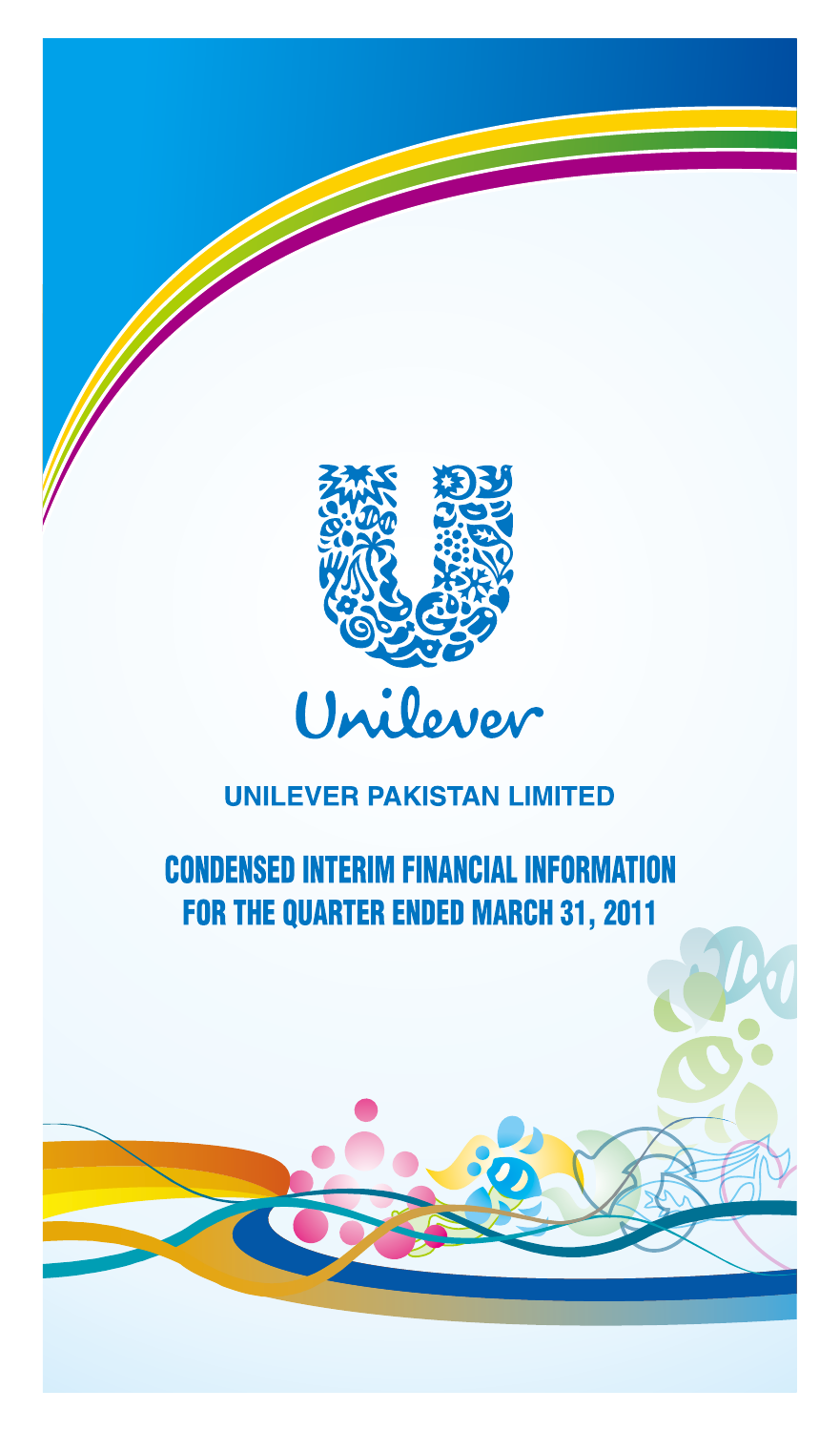## **COMPANY INFORMATION**

## **BOARD OF DIRECTORS**

Mr. M. Qaysar Alam Executive Director Ms.Shazia Syed<br>
Mr. Amir R. Paracha<br>
Executive Director Mr. Amir R. Paracha Executive Director Ms. Fariyha Subhani<br>Mr. Zaffar A. Khan

#### **COMPANY SECRETARY**

Mr. Amar Naseer

## **AUDIT COMMITTEE**

Mr. Zaffar A. Khan Chairman Chairman Chairman Chairman Chairman Chairman Chairman Chairman Chairman Chairman C Mr. Khalid Rafi Mr. M. Qaysar Alam Member<br>
Mr. Imtiaz Jaleel Mr. Imtiaz Meledor

## **AUDITORS**

Messrs A.F. Ferguson & Co. Chartered Accountants State Life Building No. 1-C I.I. Chundrigar Road Karachi.

## **REGISTERED OFFICE**

Avari Plaza Fatima Jinnah Road Karachi - 75530

#### **SHARE REGISTRATION OFFICE**

C/o Famco Associates (Pvt) Limited State Life Building No. 1-A I.I. Chundrigar Road Karachi.

## **WEBSITE ADDRESS**

www.unileverpakistan.com.pk

Mr. Ehsan A. Malik Chairman & Chief Executive Mr. Imran Husain Executive Director / CFO Mr. Zaffar A. Khan Non - Executive Director<br>Mr. Khalid Rafi Non - Executive Director Non - Executive Director

Head of Internal Audit & Secretary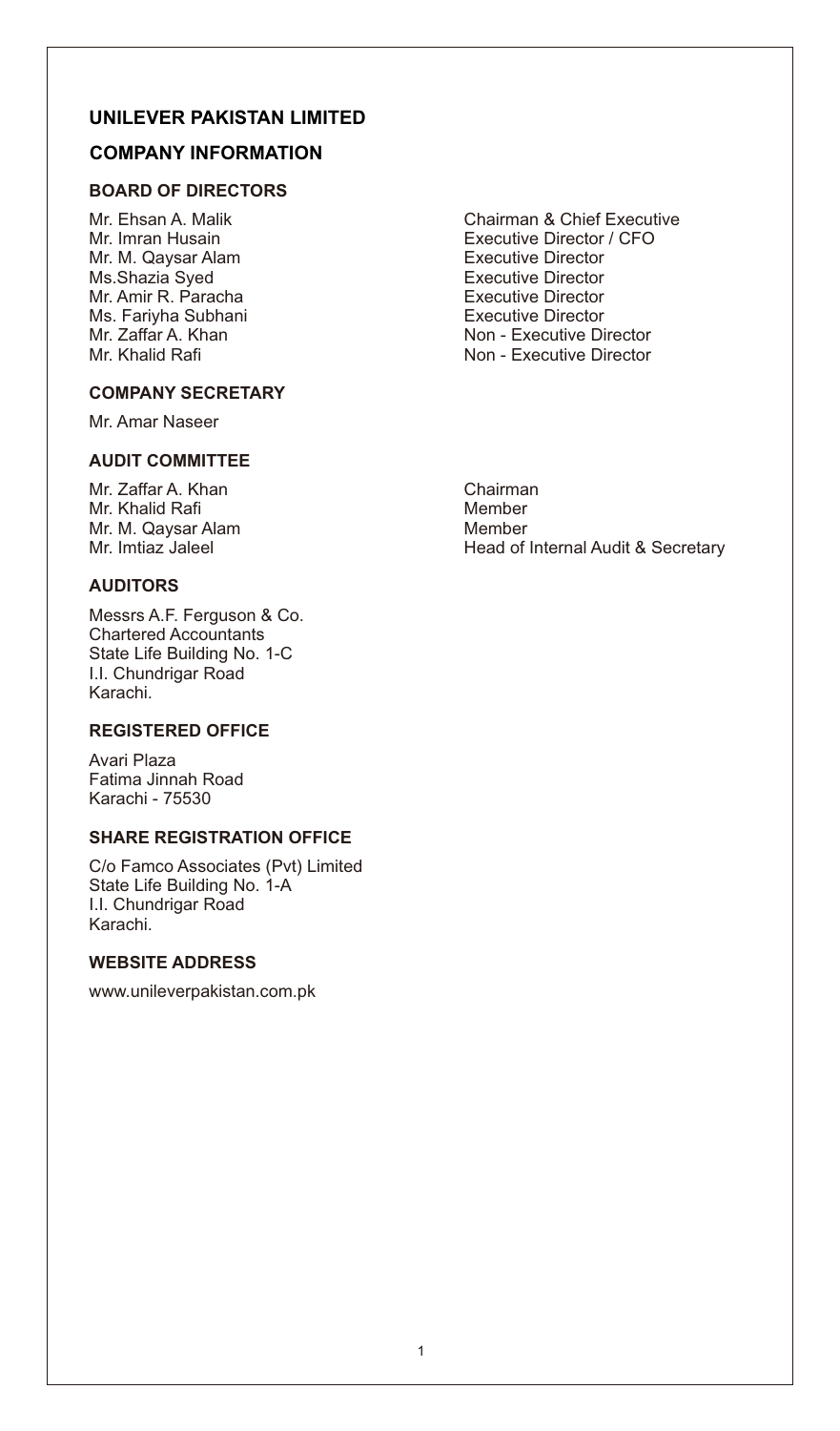## **Directors' Review**

Despite continuing smuggling of tea and a challenging business environment, the Company delivered a broad based sales growth of 19%. Margins benefited from improved scale and timely price corrections to offset significantly higher input costs. Our focus remained on stronger brands, superior products and bigger innovations. Profit after tax registered a robust growth of 54%, owing to lower financial charges as a result of effective working capital management.

|                                 | <b>Quarter ended March 31</b> |            |            |  |
|---------------------------------|-------------------------------|------------|------------|--|
|                                 | 2011                          | 2010       | Increase % |  |
| Net Sales (Rs'000)              | 12.170.331                    | 10.254.847 | 18.7%      |  |
| Profit before taxation (Rs'000) | 1.349.767                     | 896.280    | 50.6%      |  |
| Profit after taxation (Rs'000)  | 898.627                       | 581.806    | 54.4%      |  |
| Earnings per share (Rs)         | 67.60                         | 43.77      | 54.4%      |  |

#### **Home and Personal Care (HPC)**

HPC grew by 23% as a result of enhanced consumer and customer value. Surf continues to consolidate its position as a market leader. Lux, Rin, Fair & Lovely and Ponds delivered robust volume growth backed by strong advertising campaigns.

#### **Beverages**

Beverages continues to suffer from rampant smuggling and counterfeiting. We continue to lobby for lower import duty and sales tax, in order to remove the incentive to smuggle.

A successful 'Sip of Inspiration' campaign further strengthened Lipton's brand equity, leading to strong growth. Supreme's "Tandrust Rahein, Mast Rahein" campaign continues to deliver positive results.

#### **Ice Cream**

Ice Cream grew by 18%. Greater focus on costs, a better product mix and pricing actions helped maintain gross margins. Innovation continues to be at the heart of the category's strategy and the recent launches of 'Mango Cream' and '2 in 1 Chocolate Caramel' were well received by consumers.

#### **Spreads**

Spreads delivered an impressive volume led sales growth of 37% through penetration into new towns, door to door sales and the "Growth meter II" campaign. We continue to drive availability and visibility through the deployment of visi-coolers at retail outlets.

#### **Future Outlook**

Increasing inflation, continued smuggling of tea, poor security conditions and power outages pose significant challenges to the business. Bigger innovations, improved execution and a high performance culture give us the confidence that we are capable of continuing to deliver exceptional value to consumers, customers and shareholders.

On behalf of the Board

Karachi **Ehsan A. Malik** April 22, 2011 **Chairman and Chief Executive.**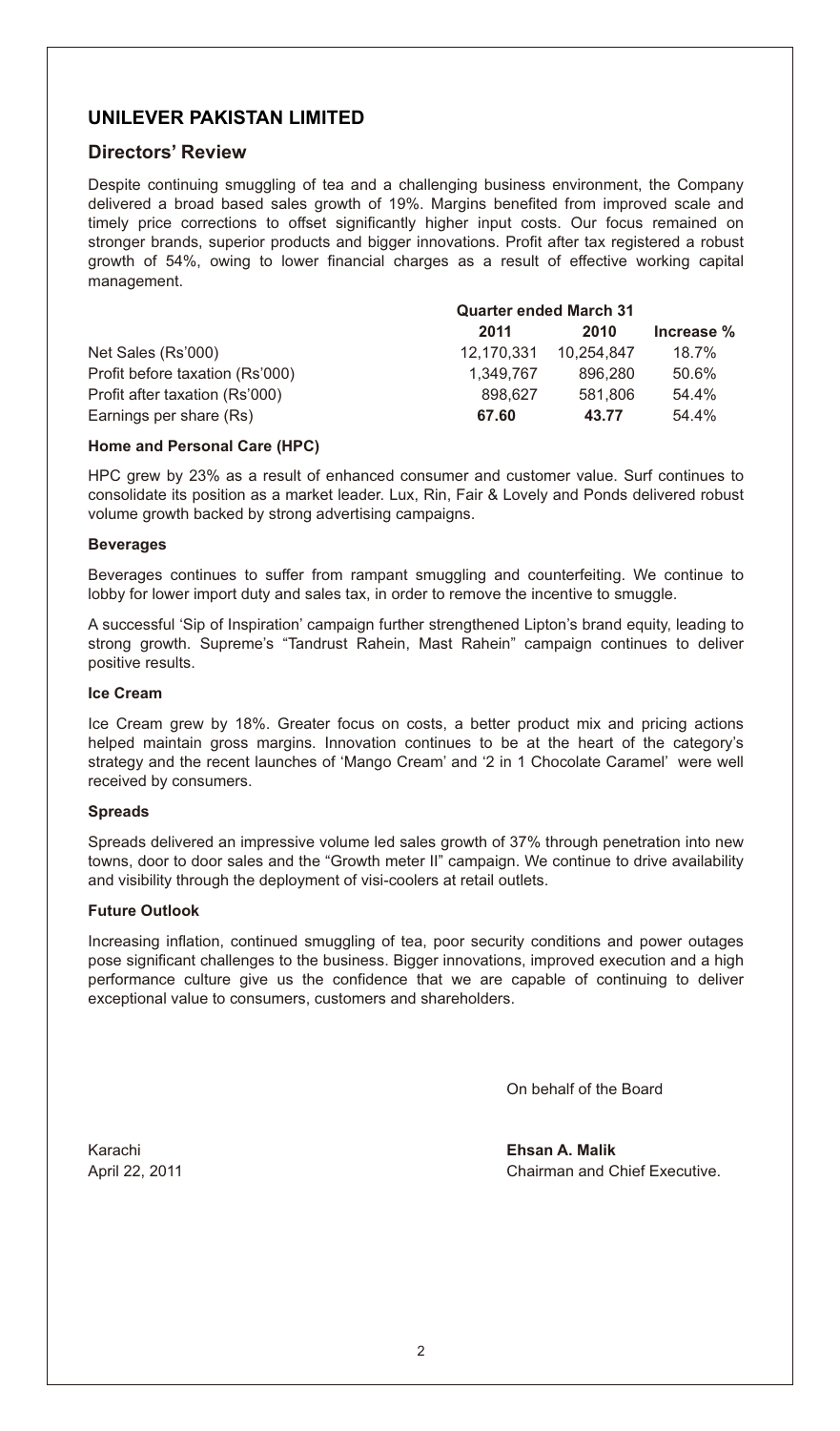## **CONDENSED INTERIM BALANCE SHEET AS AT MARCH 31, 2011**

|                                                      | Note           | <b>Unaudited</b><br>March 31,<br>2011 | Audited<br>December 31,<br>2010 |
|------------------------------------------------------|----------------|---------------------------------------|---------------------------------|
|                                                      |                | (Rupees in thousand)                  |                                 |
| <b>ASSETS</b>                                        |                |                                       |                                 |
| <b>Non-current assets</b>                            |                |                                       |                                 |
| Property, plant and equipment                        | 3              | 4,856,565                             | 4,897,171                       |
| Intangibles                                          |                | 920,914                               | 821,086                         |
| Long term investments<br>Long term loans             |                | 95,202<br>75,828                      | 95,202<br>83,887                |
| Long term deposits and prepayments                   |                | 24,922                                | 27,997                          |
| Retirement benefits - prepayments                    |                | 139,914                               | 148,800                         |
|                                                      |                | 6,113,345                             | 6,074,143                       |
| <b>Current assets</b>                                |                |                                       |                                 |
| Stores and spares                                    |                | 386,413                               | 357,338                         |
| Stock in trade                                       |                | 5,778,860                             | 3,881,007                       |
| Trade debts                                          |                | 702,290                               | 522,795                         |
| Loans and advances                                   |                | 301,411                               | 126,699                         |
| Trade deposits and short term prepayments            |                | 298,892                               | 243,661                         |
| Other receivables                                    |                | 116,043                               | 70,960                          |
| Tax refunds due from Government                      |                | 433,682                               | 466,394                         |
| Cash and bank balances                               |                | 2,081,812                             | 1,758,110                       |
|                                                      |                | 10,099,403                            | 7,426,964                       |
| <b>Total assets</b>                                  |                | 16,212,748                            | 13,501,107                      |
| <b>EQUITY AND LIABILITIES</b>                        |                |                                       |                                 |
| <b>Capital and reserves</b>                          |                |                                       |                                 |
| Share capital                                        |                | 669,477                               | 669,477                         |
| Reserves                                             |                | 1,702,254                             | 2,890,841                       |
|                                                      |                | 2,371,731                             | 3,560,318                       |
| Surplus on revaluation of fixed assets               |                | 12,155                                | 12,317                          |
| <b>LIABILITIES</b>                                   |                |                                       |                                 |
| <b>Non-current liabilities</b>                       |                |                                       |                                 |
| Liabilities against assets subject to finance leases |                | 16,771                                | 19,818                          |
| Deferred taxation                                    |                | 584,372                               | 576,143                         |
| Retirement benefits obligations                      |                | 372,602                               | 358,802                         |
|                                                      |                | 973,745                               | 954,763                         |
| <b>Current liabilities</b>                           |                |                                       |                                 |
| Trade and other payables                             |                | 10,202,639                            | 8,233,705                       |
| Accrued interest / mark up                           |                | 10,061                                | 16,184                          |
| Short term borrowings                                |                | 113,768                               | 297,143                         |
| Current maturity of liabilities against              |                |                                       |                                 |
| assets subject to finance leases<br>Provisions       |                | 24,470                                | 28,877<br>397,800               |
|                                                      |                | 416,859                               |                                 |
| Dividend Payable                                     | 10             | 2,087,320<br>12,855,117               | 8,973,709                       |
| <b>Total liabilities</b>                             |                | 13,828,862                            | 9,928,472                       |
|                                                      |                |                                       |                                 |
| <b>Contingency and commitments</b>                   | $\overline{4}$ |                                       |                                 |
| <b>Total equity and liabilities</b>                  |                | 16,212,748                            | 13,501,107                      |
|                                                      |                |                                       |                                 |

The annexed notes 1 to 11 form an integral part of this condensed interim financial information.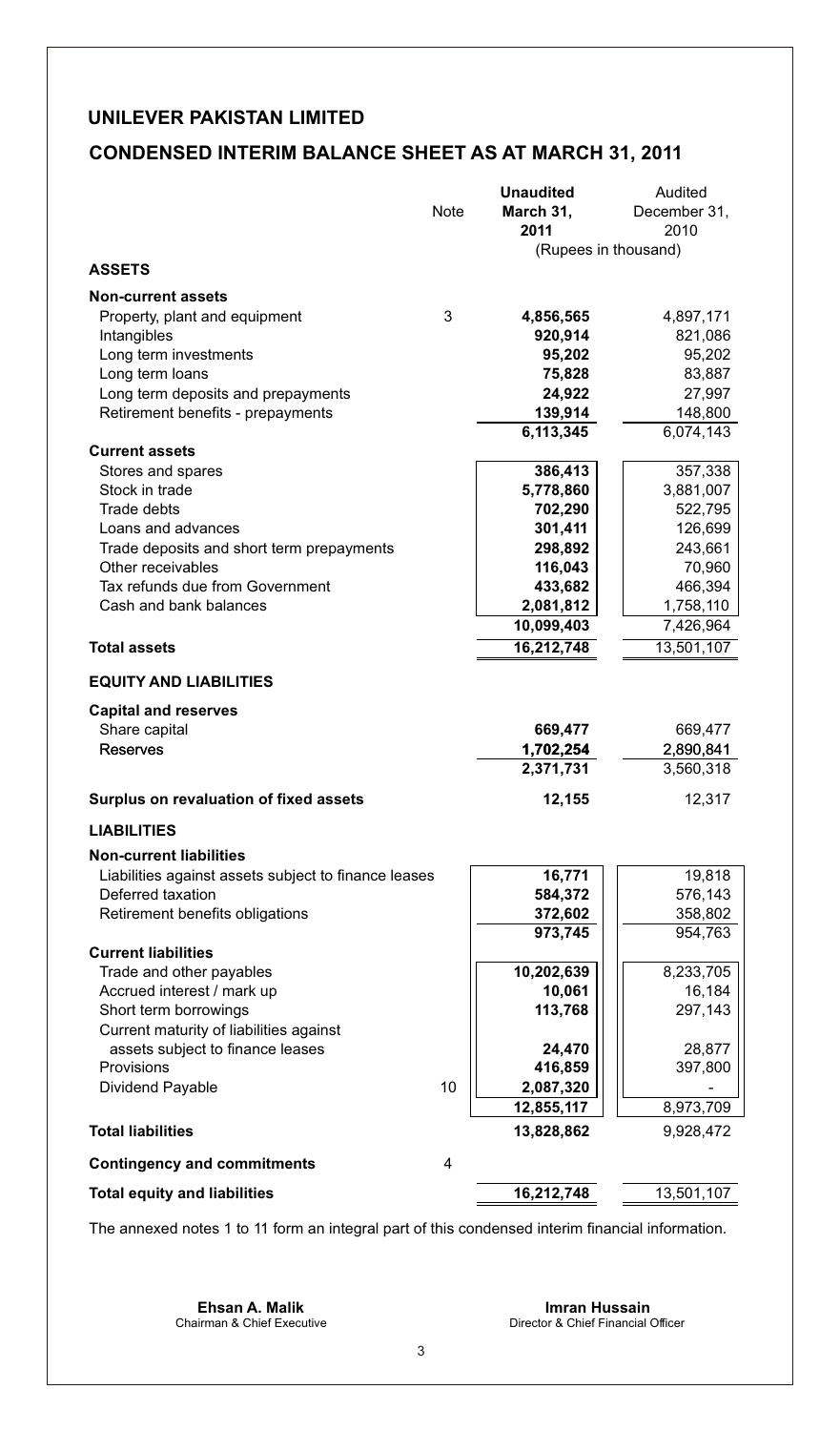## **CONDENSED INTERIM PROFIT AND LOSS ACCOUNT FOR THE QUARTER ENDED MARCH 31, 2011 (UNAUDITED)**

|                                | Note | <b>Quarter ended</b> |             |
|--------------------------------|------|----------------------|-------------|
|                                |      | March 31,            | March 31,   |
|                                |      | 2011                 | 2010        |
|                                |      | (Rupees in thousand) |             |
|                                |      |                      |             |
| Sales                          | 5    | 12,170,331           | 10,254,847  |
| Cost of sales                  |      | (8, 121, 990)        | (7,088,394) |
| Gross profit                   |      | 4,048,341            | 3,166,453   |
| <b>Distribution costs</b>      |      | (2,322,139)          | (1,945,351) |
| Administrative expenses        |      | (328, 816)           | (257, 852)  |
| Other operating expenses       |      | (103, 076)           | (71, 132)   |
| Other operating income         |      | 95,719               | 49,800      |
|                                |      | 1,390,029            | 941,918     |
| Restructuring cost             |      | (20,000)             |             |
| <b>Profit from operations</b>  |      | 1,370,029            | 941,918     |
| Finance costs                  |      | (20, 262)            | (45, 638)   |
| <b>Profit before taxation</b>  |      | 1,349,767            | 896,280     |
| Taxation                       |      | (451, 140)           | (314, 474)  |
| <b>Profit after taxation</b>   |      | 898,627              | 581,806     |
| Earnings per share - basic and |      |                      |             |
| diluted (Rupees)               |      | 67.60                | 43.77       |

The annexed notes 1 to 11 form an integral part of this condensed interim financial information.

**Ehsan A. Malik Imran Hussain**<br>
Chairman & Chief Executive **International Studies of A. A. Malik International Chief Financial** 

Director & Chief Financial Officer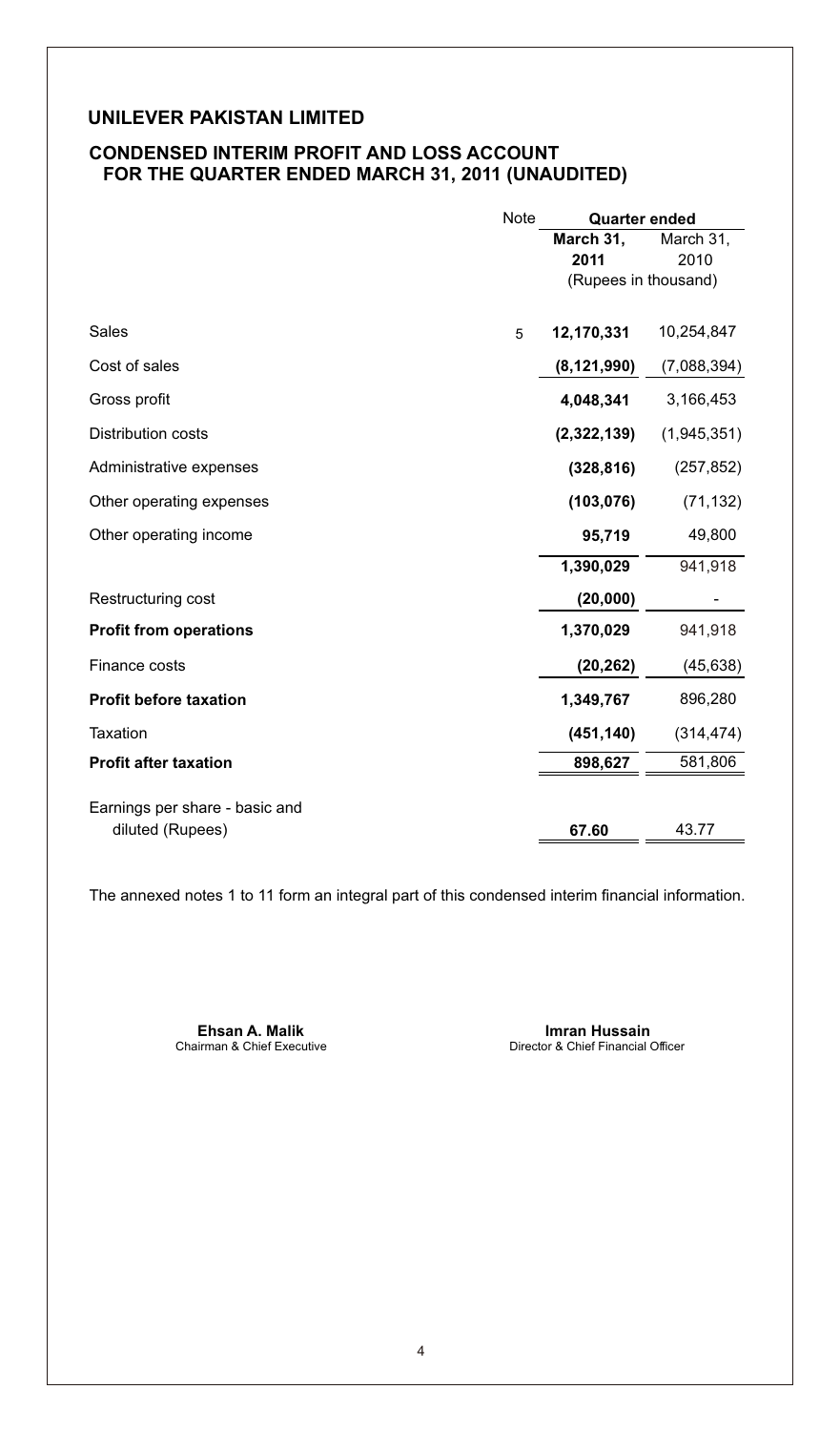## **CONDENSED INTERIM CASH FLOW STATEMENT FOR THE QUARTER ENDED MARCH 31, 2011 (UNAUDITED)**

|                                                            |                | March 31,            | March 31,  |
|------------------------------------------------------------|----------------|----------------------|------------|
|                                                            | <b>Note</b>    | 2011                 | 2010       |
|                                                            |                | (Rupees in thousand) |            |
| <b>CASH FLOWS FROM OPERATING ACTIVITIES</b>                |                |                      |            |
|                                                            |                |                      |            |
| Cash generated from operations                             | $\overline{7}$ | 1,111,242            | 1,001,205  |
| Finance costs paid                                         |                | (26, 385)            | (19, 142)  |
| Income tax paid                                            |                | (410, 199)           | (359, 352) |
| Retirement benefit obligations paid                        |                | (274)                | (5,714)    |
| Long term loans (net)                                      |                | 8,059                | 8,536      |
| Long term deposits and prepayments (net)                   |                | 3,075                | 27,808     |
| Net cash from operating activities                         |                | 685,518              | 653,341    |
| <b>CASH FLOWS FROM INVESTING ACTIVITIES</b>                |                |                      |            |
| Purchase of property, plant and equipment                  |                | (100, 946)           | (51, 876)  |
| Purchase of intangibles                                    |                | (99, 828)            | (34, 874)  |
| Sale proceeds of property, plant and equipment             |                |                      |            |
| on disposal                                                |                | 4,824                | 2,028      |
| Return received on savings accounts and term deposits      |                | 25,019               | 236        |
|                                                            |                |                      |            |
| Net cash used in investing activities                      |                | (170, 931)           | (84, 486)  |
| <b>CASH FLOWS FROM FINANCING ACTIVITIES</b>                |                |                      |            |
| Dividend paid                                              |                | (56)                 |            |
| Liabilities against assets subject to finance leases (net) |                | (7, 454)             | (8,005)    |
|                                                            |                |                      |            |
| Net cash used in financing activities                      |                | (7, 510)             | (8,005)    |
| Net increase in cash and cash equivalents                  |                | 507,077              | 560,850    |
|                                                            |                |                      |            |
| Cash and cash equivalents at the beginning of the year     |                | 1,460,967            | (798, 358) |
| Cash and cash equivalents at the end of the period         | 6              | 1,968,044            | (237, 508) |

The annexed notes 1 to 11 form an integral part of this condensed interim financial information.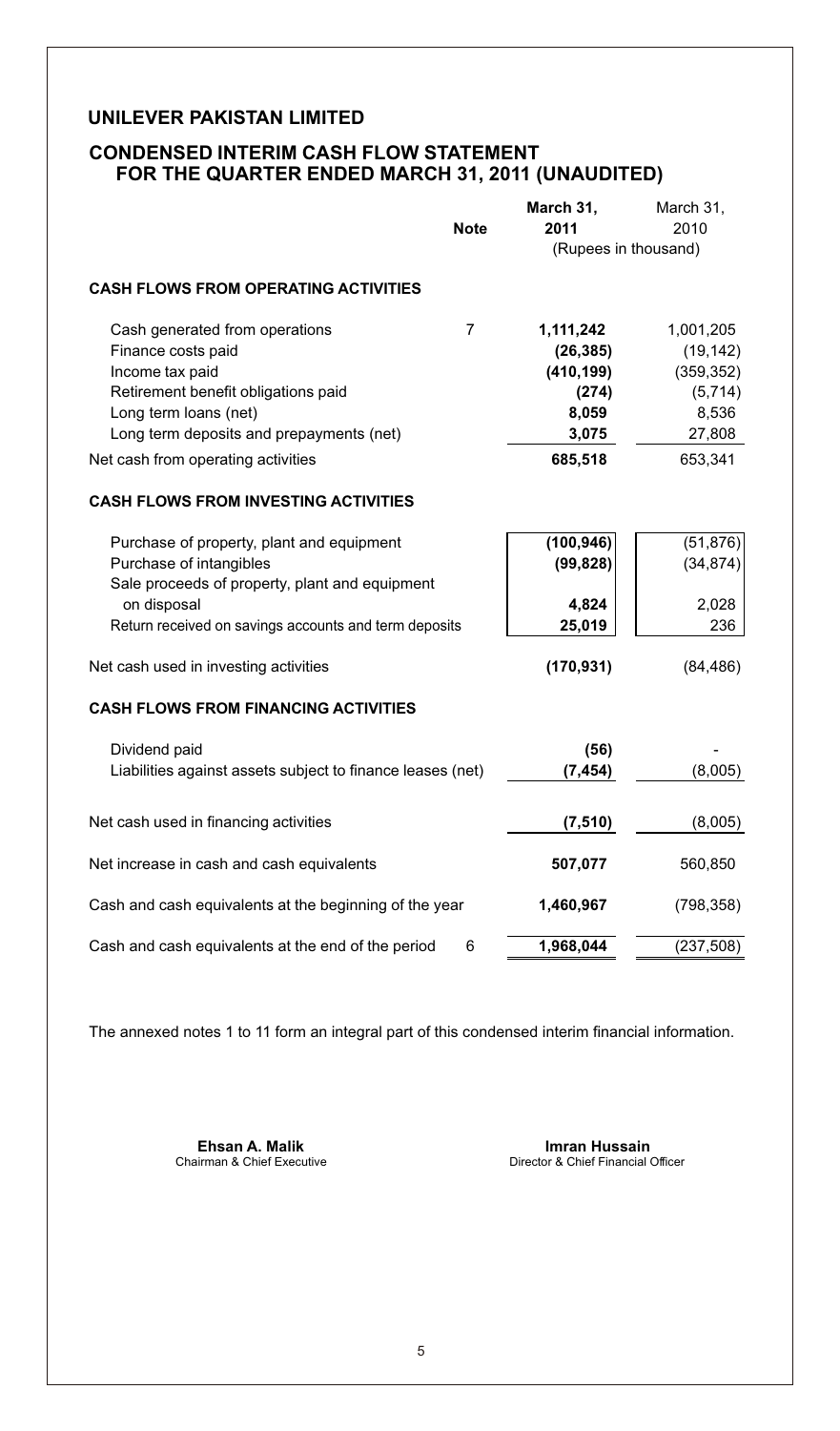## **CONDENSED INTERIM STATEMENT OF CHANGES IN EQUITY FOR THE QUARTER ENDED MARCH 31, 2011 (UNAUDITED)**

|                                                                                                                                     | <b>SHARE</b>   | <b>RESERVES</b>                                                                      |                |                          |                  | <b>TOTAL</b> |
|-------------------------------------------------------------------------------------------------------------------------------------|----------------|--------------------------------------------------------------------------------------|----------------|--------------------------|------------------|--------------|
|                                                                                                                                     | <b>CAPITAL</b> |                                                                                      | <b>CAPITAL</b> | <b>REVENUE</b>           | <b>SUB TOTAL</b> |              |
|                                                                                                                                     |                | Difference of<br>capital under<br>schemes of<br>arrangements<br>for<br>amalgamations | Contingency    | Unappropriated<br>profit |                  |              |
|                                                                                                                                     |                |                                                                                      |                | (Rupees in thousand)     |                  |              |
| Balance as at January 1, 2010                                                                                                       | 669,477        | 70,929                                                                               | 321,471        | 2,229,243                | 2,621,643        | 3,291,120    |
| Net profit for the quarter ended<br>March 31, 2010                                                                                  |                |                                                                                      |                | 581,806                  | 581,806          | 581,806      |
| Trasferred from surplus on revaluation of<br>fixed assets - net of deferred taxation:<br>- incremental depreciation for the quarter |                |                                                                                      |                | 162                      | 162              | 162          |
| Balance as at March 31, 2010                                                                                                        | 669,477        | 70,929                                                                               | 321,471        | 2,811,211                | 3,203,611        | 3,873,088    |
| Balance as at January 1, 2011                                                                                                       | 669,477        | 70,929                                                                               | 321,471        | 2,498,441                | 2,890,841        | 3,560,318    |
| Net profit for the quarter ended<br>March 31, 2011                                                                                  |                |                                                                                      |                | 898,627                  | 898,627          | 898,627      |
| Trasferred from surplus on revaluation of<br>fixed assets - net of deferred taxation:<br>- incremental depreciation for the quarter |                |                                                                                      |                | 162                      | 162              | 162          |
| <b>Dividends</b>                                                                                                                    |                |                                                                                      |                |                          |                  |              |
| For the year ended December 31, 2010<br>- On cumulative preference shares<br>- Final dividend on ordinary shares                    |                |                                                                                      |                | (239)                    | (239)            | (239)        |
| @ Rs. 157 per share                                                                                                                 |                |                                                                                      |                | (2,087,137)              | (2,087,137)      | (2,087,137)  |
| Balance as at March 31, 2011                                                                                                        | 669,477        | 70,929                                                                               | 321,471        | 1,309,854                | 1,702,254        | 2,371,731    |

The annexed notes 1 to 11 form an integral part of this condensed interim financial information.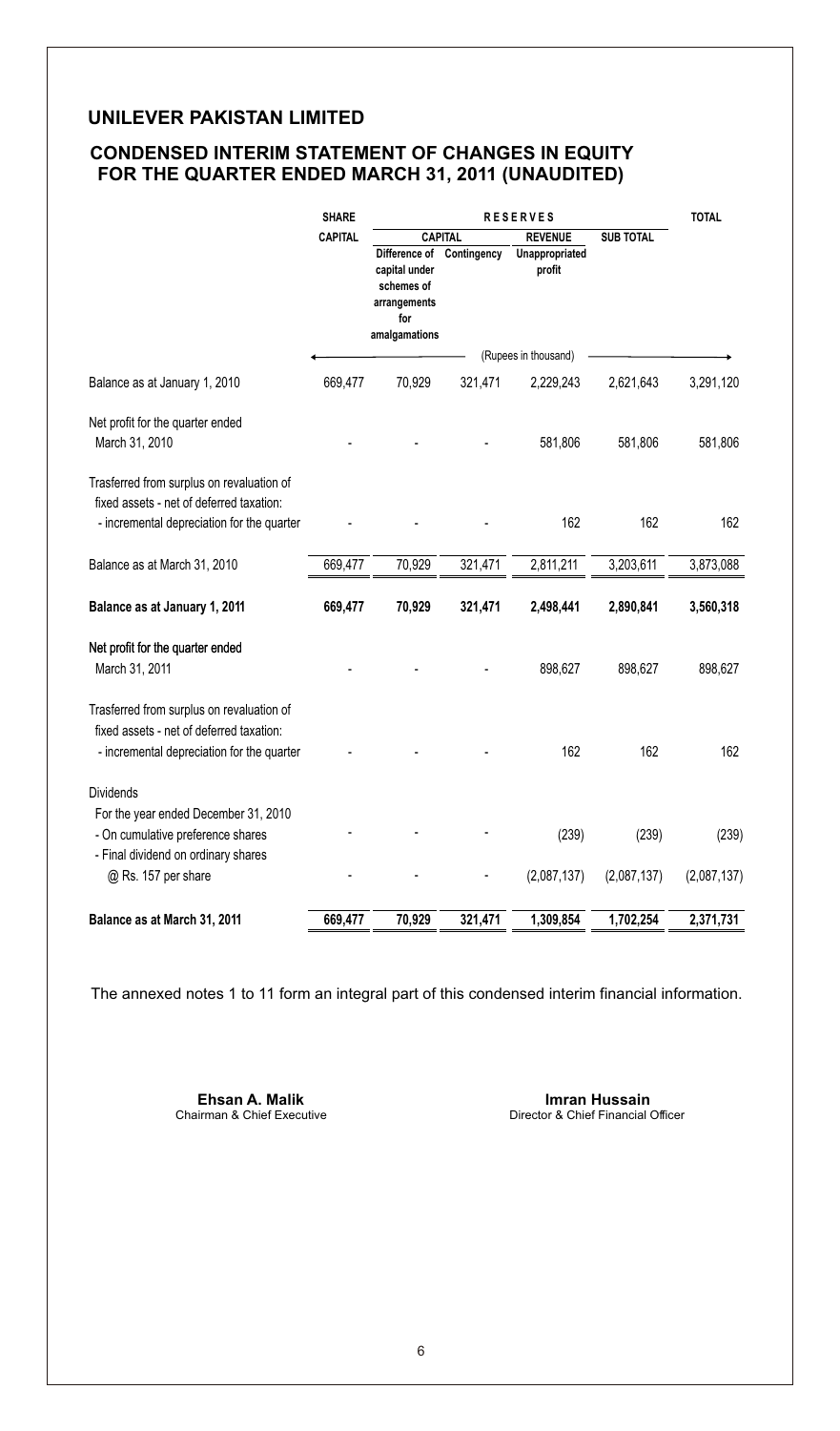### **NOTES TO THE CONDENSED INTERIM FINANCIAL INFORMATION FOR THE QUARTER ENDED MARCH 31, 2011 (UNAUDITED)**

#### **1. BASIS OF PREPARATION**

This condensed interim financial information has been prepared in accordance with the requirements of International Accounting Standard No. 34, "Interim Financial Reporting" and is being submitted to the shareholders as required by Section 245 of the Companies Ordinance, 1984 and the Listing Regulations of the Karachi, Lahore and Islamabad Stock Exchanges.

#### **2. ACCOUNTING POLICIES**

The accounting policies and the methods of computation adopted for the preparation of this condensed interim financial information are the same as those applied in the preparation of financial statements for the year ended December 31, 2010.

|    |                                      |                      | Audited      |
|----|--------------------------------------|----------------------|--------------|
|    |                                      | March 31,            | December 31, |
|    |                                      | 2011                 | 2010         |
| 3. | <b>PROPERTY, PLANT AND EQUIPMENT</b> | (Rupees in thousand) |              |
|    | Operating assets - at net book value | 4,599,719            | 4,588,190    |
|    | Capital work in progress - at cost   |                      |              |
|    | Civil works                          | 21,711               | 8,075        |
|    | Plant and machinery                  | 235,135              | 300,906      |
|    |                                      | 256,846              | 308,981      |
|    |                                      | 4,856,565            | 4,897,171    |

**3.1** Details of additions and disposals to operating assets during the quarter ended March 31, 2011 are:

|                                  | <b>Additions</b><br>(at cost) |                      | <b>Disposals</b><br>(at net book value) |           |  |
|----------------------------------|-------------------------------|----------------------|-----------------------------------------|-----------|--|
|                                  | March 31,                     | March 31,            | March 31,                               | March 31. |  |
|                                  | 2011                          | 2010                 | 2011                                    | 2010      |  |
|                                  |                               | (Rupees in thousand) |                                         |           |  |
| Owned                            |                               |                      |                                         |           |  |
| Leasehold land                   |                               |                      |                                         |           |  |
| Building on leasehold land       | 1,503                         | 1,646                |                                         |           |  |
| Plant and machinery              | 134,535                       | 43.444               | 2.241                                   | 1,830     |  |
| Electrical, mechanical and       |                               |                      |                                         |           |  |
| office equipment                 | 16,933                        | 19,256               |                                         |           |  |
| Furniture and fittings           | 111                           | 146                  |                                         |           |  |
| Assets held under finance leases |                               |                      |                                         |           |  |
| Motor vehicles                   |                               |                      | 394                                     |           |  |
|                                  | 153,082                       | 64,492               | 2,635                                   | 1,830     |  |
|                                  |                               |                      |                                         |           |  |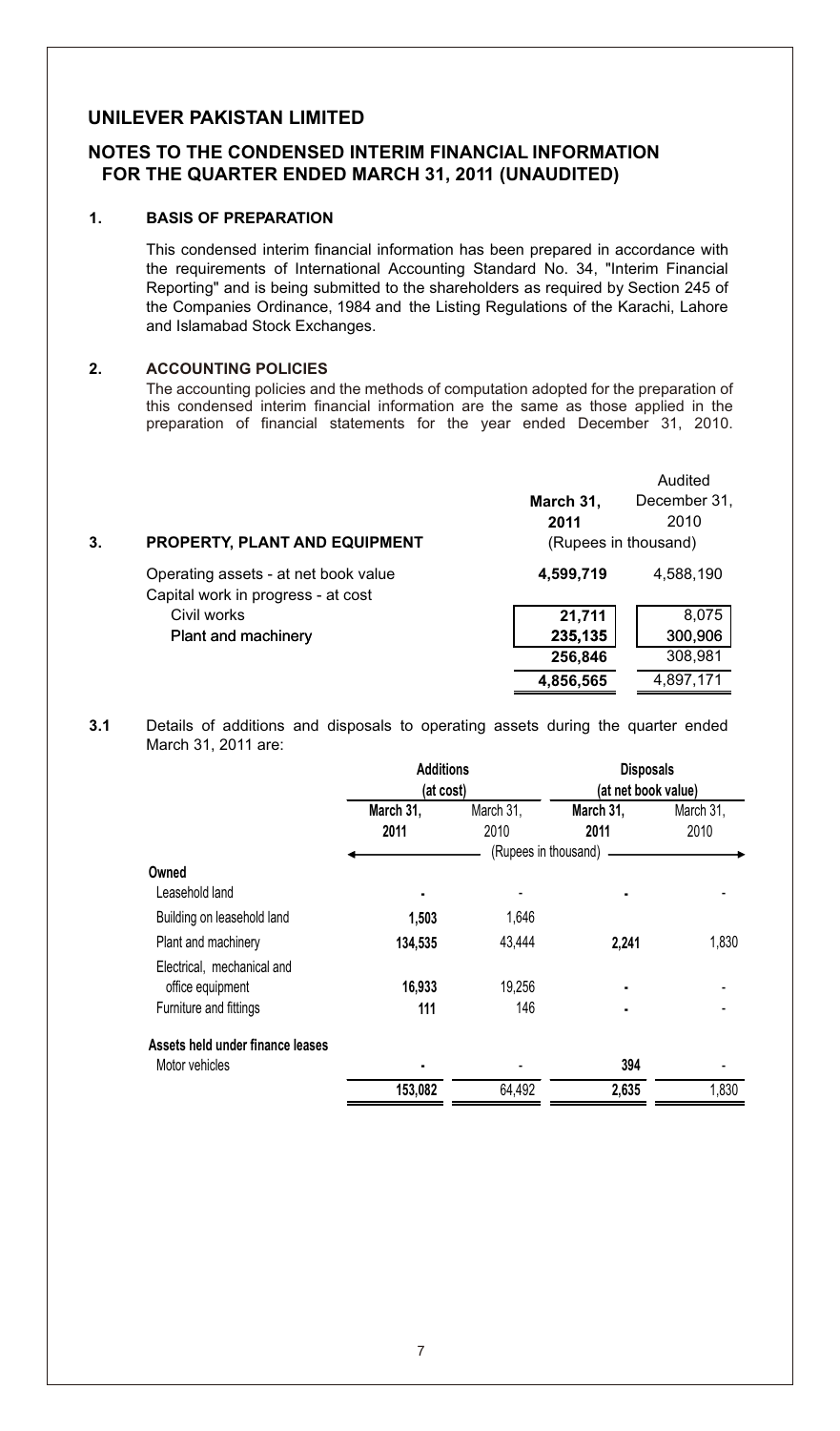#### **4. CONTINGENCY AND COMMITMENTS**

#### **4.1 CONTINGENCY**

The contingency amount reported in respect of Sindh Development Infrastructure Fee / Cess in the annual financial statements has remained constant to Rs. 321.47 million as at March 31, 2011. There has been no change in its status from December 31, 2010.

#### **4.2 COMMITMENTS**

The commitments for capital expenditure outstanding as at March 31, 2011 amounted to Rs. 397 million (December 31, 2010: Rs. 392.95 million).

### **5. SEGMENT ANALYSIS**

#### **5.1 SEGMENT RESULTS**

|                                         | Home and<br>Personal<br>Care | <b>Beverages</b> | <b>Ice Cream</b>     | <b>Spreads</b> | Total      |
|-----------------------------------------|------------------------------|------------------|----------------------|----------------|------------|
|                                         |                              |                  | (Rupees in thousand) |                |            |
| For the quarter ended<br>March 31, 2011 |                              |                  |                      |                |            |
| Turnover                                | 6.498.144                    | 4.193.866        | 1,118,263            | 360.058        | 12,170,331 |
| Segment result                          | 954.802                      | 410.451          | (12, 260)            | 44.393         | 1,397,386  |
| For the quarter ended<br>March 31, 2010 |                              |                  |                      |                |            |
| Turnover                                | 5,281,482                    | 3.769.680        | 940.306              | 263.379        | 10.254.847 |
| Segment result                          | 804.878                      | 155,668          | (1,695)              | 4,399          | 963,250    |

Reconciliation of segment results with profit after tax is as follows:

|                                      | Quarter ended          |            |  |
|--------------------------------------|------------------------|------------|--|
|                                      | March 31,<br>March 31, |            |  |
|                                      | 2011                   | 2010       |  |
|                                      | (Rupees in thousand)   |            |  |
|                                      |                        |            |  |
| Total profit for reportable segments | 1,397,386              | 963,250    |  |
| Other operating expenses             | (103, 076)             | (71, 132)  |  |
| Other operating income               | 95,719                 | 49,800     |  |
| Restructuring costs                  | (20,000)               |            |  |
| Finance (cost) / income              | (20, 262)              | (45, 638)  |  |
| Taxation                             | (451, 140)             | (314, 474) |  |
| Profit after tax                     | 898,627                | 581,806    |  |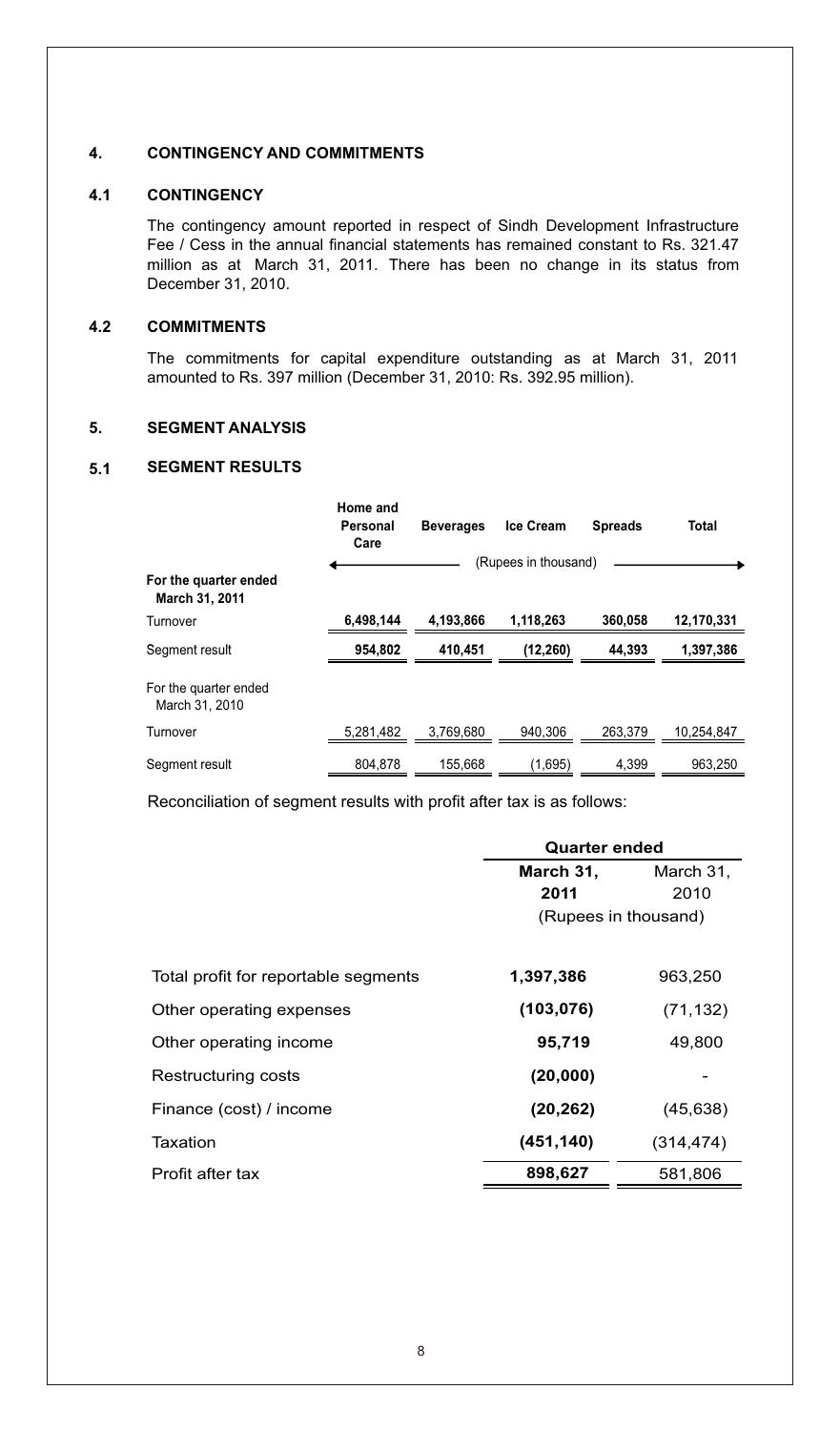## **5.2 SEGMENT ASSETS**

**6.**

|                                             | Home and<br>Personal<br>Care | <b>Beverages</b> | <b>Ice Cream</b>     | <b>Other</b> | <b>Total</b> |
|---------------------------------------------|------------------------------|------------------|----------------------|--------------|--------------|
|                                             |                              |                  | (Rupees in thousand) |              |              |
| As at March 31, 2011                        |                              |                  |                      |              |              |
| Total segment assets                        | 4,781,923                    | 3,599,089        | 3,824,222            | 131,987      | 12,337,221   |
| As at December 31, 2010 -<br><b>Audited</b> |                              |                  |                      |              |              |
| Total segment assets                        | 4,195,315                    | 3,165,263        | 3,440,133            | 142.138      | 10,942,849   |

Segment assets consist primarily of property, plant and equipment, intangibles, stores and spares, stock in trade and trade and other debts.

Reconciliation of segment assets with total assets in the balance sheet is as follows:

|                                  |                      | Audited              |
|----------------------------------|----------------------|----------------------|
|                                  | March 31,            | December 31.         |
|                                  | 2011                 | 2010                 |
|                                  |                      | (Rupees in thousand) |
| Total for reportable segments    | 12,337,221           | 10,942,849           |
| Unallocated assets               | 3,875,527            | 2,558,258            |
| Total as per balance sheet       | 16,212,748           | 13,501,107           |
|                                  |                      |                      |
|                                  | March 31,            | March 31,            |
|                                  | 2011                 | 2010                 |
|                                  | (Rupees in thousand) |                      |
| <b>CASH AND CASH EQUIVALENTS</b> |                      |                      |
| Cash and bank balances           | 2,081,812            | 527,120              |
| Short term borrowings            | (113, 768)           | (764, 628)           |
|                                  | 1,968,044            | (237,508)            |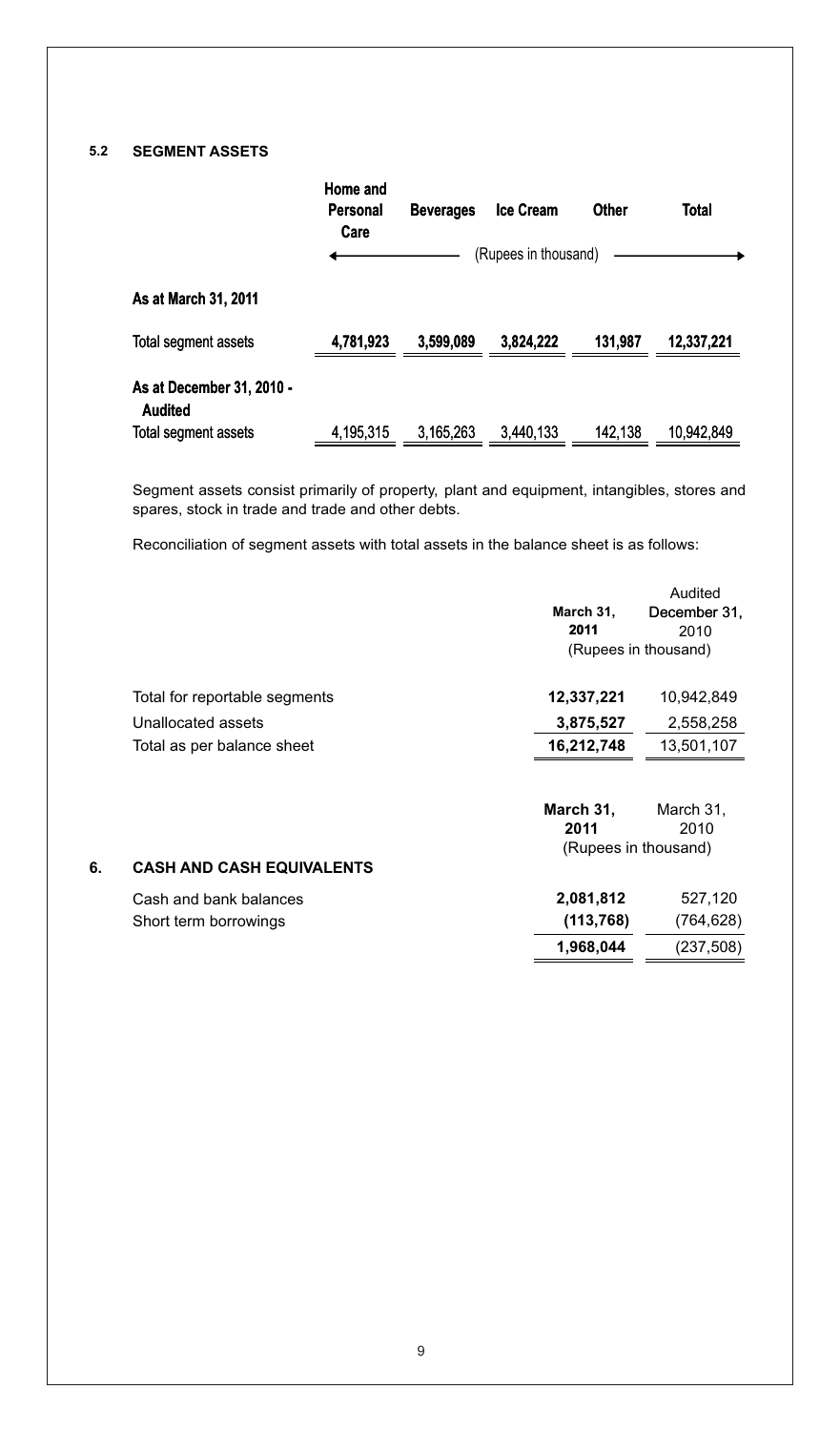|    |                          |                                                                   |                                                     | March 31,                | March 31,              |
|----|--------------------------|-------------------------------------------------------------------|-----------------------------------------------------|--------------------------|------------------------|
|    |                          |                                                                   |                                                     | 2011                     | 2010                   |
|    |                          |                                                                   |                                                     | (Rupees in thousand)     |                        |
| 7. |                          | <b>CASH GENERATED FROM OPERATIONS</b>                             |                                                     |                          |                        |
|    |                          | Profit before taxation                                            |                                                     | 1,349,767                | 896,280                |
|    |                          | Add / (Less): Adjustments for non-cash charges<br>and other items |                                                     |                          |                        |
|    |                          | Depreciation<br>Amortisation of software                          |                                                     | 138,917                  | 130,853<br>1.217       |
|    |                          | Gain on disposal of property,                                     |                                                     |                          |                        |
|    |                          | plant and equipment                                               |                                                     | (2, 189)                 |                        |
|    |                          | Finance cost<br>Provision for staff retirement benefits           |                                                     | 20,262                   | 45,638                 |
|    |                          | Return on savings accounts                                        |                                                     | 22,960<br>(25,019)       | (7,676)                |
|    |                          |                                                                   |                                                     | 154,931                  | 170,031                |
|    |                          | Profit before working capital changes                             |                                                     | 1,504,698                | 1,066,311              |
|    |                          | Effect on cash flow due to<br>working capital changes             |                                                     |                          |                        |
|    |                          | (Increase) in current assets                                      |                                                     |                          |                        |
|    |                          | Stores and spares                                                 |                                                     | (29, 075)                | (35, 627)              |
|    |                          | Stock in trade                                                    |                                                     | (1,897,853)              | (1,016,055)            |
|    |                          | Trade debts<br>Loans and advances                                 |                                                     | (179, 495)<br>(174, 712) | (39, 507)<br>(7, 719)  |
|    |                          | Trade deposits and short term prepayments                         |                                                     | (55, 231)                | (5, 525)               |
|    |                          | Other receivables                                                 |                                                     | (45,083)                 | (47, 310)              |
|    |                          | Increase in current liabilities                                   | (2,381,449)                                         | (1, 151, 743)            |                        |
|    | Trade and other payables |                                                                   |                                                     | 1,968,934                | 1,042,132              |
|    |                          | Provisions                                                        |                                                     | 19,059                   | 44,505                 |
|    |                          | Cash generated from operations                                    |                                                     | 1,987,993<br>1,111,242   | 1,086,637<br>1,001,205 |
|    |                          |                                                                   |                                                     |                          |                        |
| 8. |                          | <b>RELATED PARTY TRANSACTIONS</b>                                 |                                                     |                          |                        |
|    |                          |                                                                   |                                                     | March 31,<br>2011        | March 31,<br>2010      |
|    |                          | Significant related party transactions are:                       |                                                     | (Rupees in thousand)     |                        |
|    |                          | Relationship with the<br>Company                                  | <b>Nature of transactions</b>                       |                          |                        |
|    | i.                       | Ultimate parent company: Royalty and technical                    |                                                     |                          |                        |
|    |                          |                                                                   | services fee                                        | 426,419                  | 320,772                |
|    | ii.                      | Other related                                                     | Purchase of goods                                   | 3,802,787                | 3,106,889              |
|    |                          | parties:                                                          | Sale of goods                                       | 2,230                    | 430                    |
|    |                          |                                                                   | Fee for receiving of services                       |                          |                        |
|    |                          |                                                                   | from related parties                                | 7,768                    | 10,044                 |
|    |                          |                                                                   | Fee for providing of services<br>to related parties | 56,181                   | 30,143                 |
|    |                          |                                                                   |                                                     |                          |                        |
|    | iii.                     | Key management                                                    | Salaries and other short term                       |                          |                        |
|    |                          | personnel:                                                        | employee benefits                                   | 18,974                   | 13,112                 |
|    |                          |                                                                   | Post employment benefits                            | 2,125                    | 1,967                  |
|    | iv.                      | Others:                                                           | Donations                                           | 50                       | 167                    |
|    |                          |                                                                   | 10                                                  |                          |                        |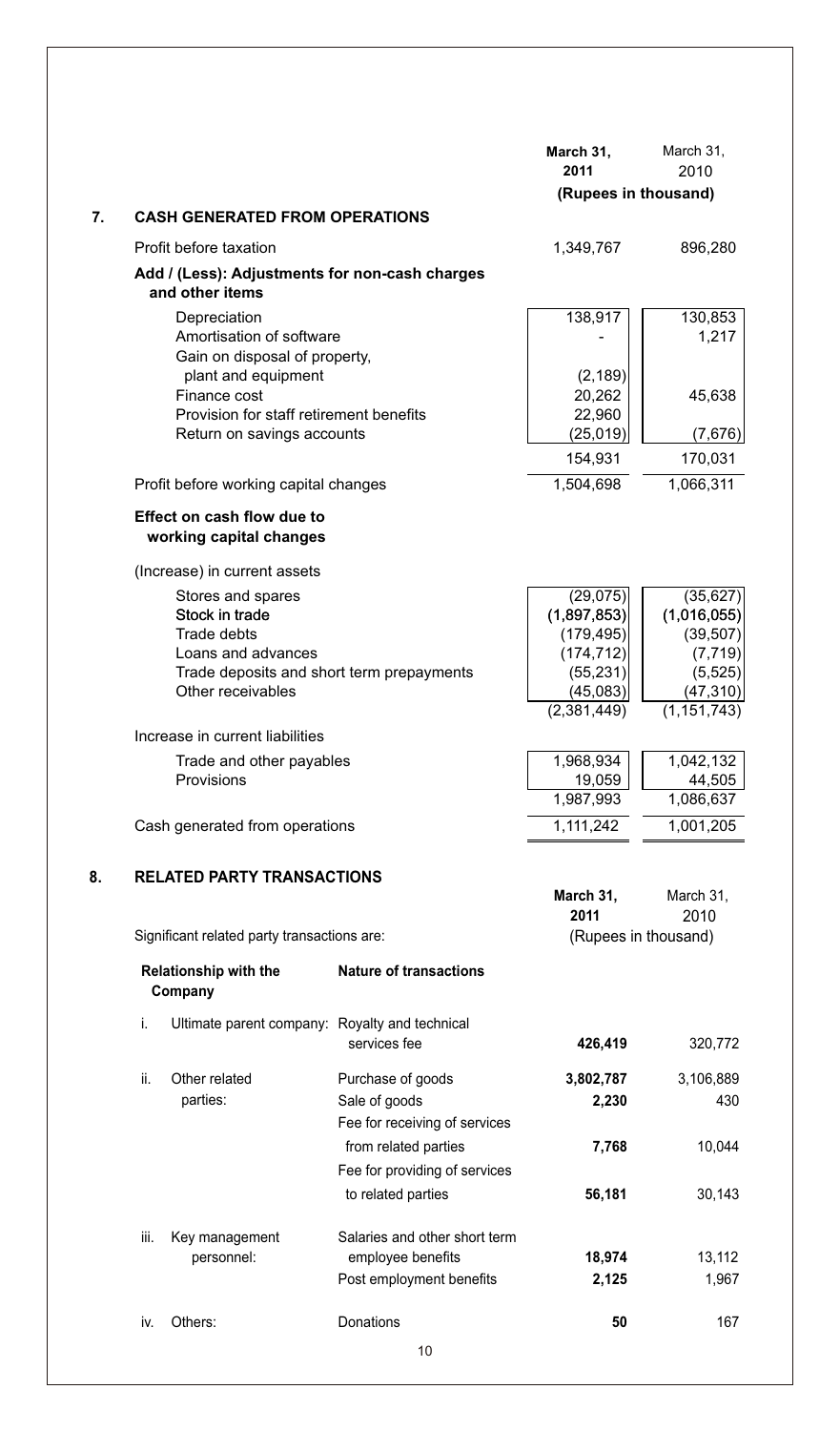#### **9. MONOPOLY CONTROL AUTHORITY ORDER**

There is no change in status as reported in the latest annual financial statements regarding the Monopoly Control Authority (MCA) Order terminating the non-competition agreement, requiring the Company to refund the amount of Rs. 250 million to Dalda Foods (Private) Limited. The MCA order was stayed and the appeal is pending for hearing.

#### **10. PROPOSED AND DECLARED DIVIDEND ON ORDINARY SHARES**

At the Board meeting on February 14, 2011, a final dividend of Rs. 157 per share amounting to a total dividend of Rs. 2,087 million was proposed and subsequently approved by the shareholders of the Company in the Annual General Meeting held on March 29, 2011.

#### **11. DATE OF ISSUE**

This condensed interim financial information has been authorised for issue on April 22, 2011 by the Board of Directors of the Company.

**Ehsan A. Malik Imran Hussain**

Chairman & Chief Executive Chairman & Chief Executive Director & Chief Financial Officer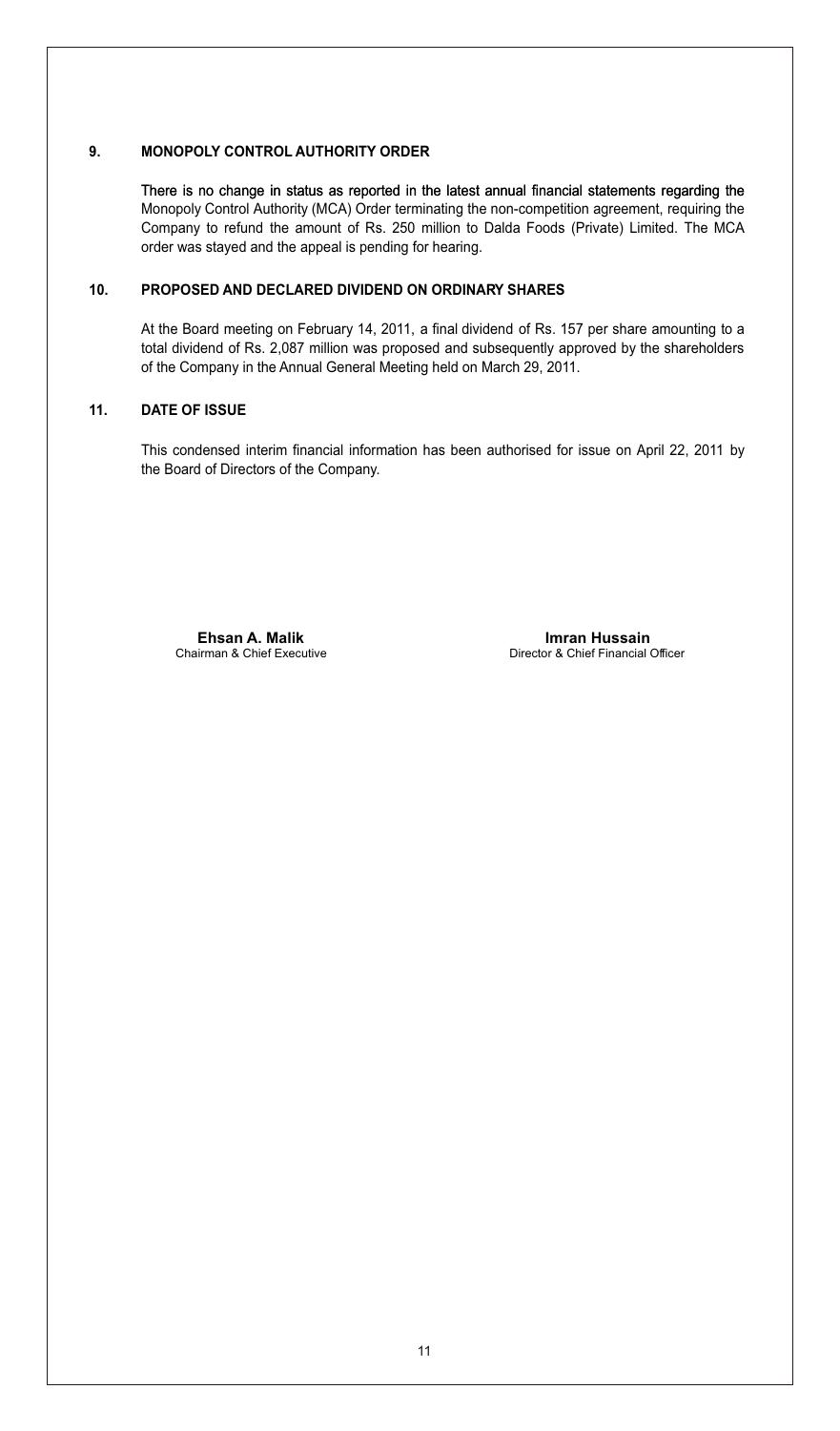## **CONDENSED INTERIM CONSOLIDATED FINANCIAL INFORMATION FOR THE QUARTER ENDED MARCH 31, 2011**

Unilever Pakistan Limited and its Subsidiary Companies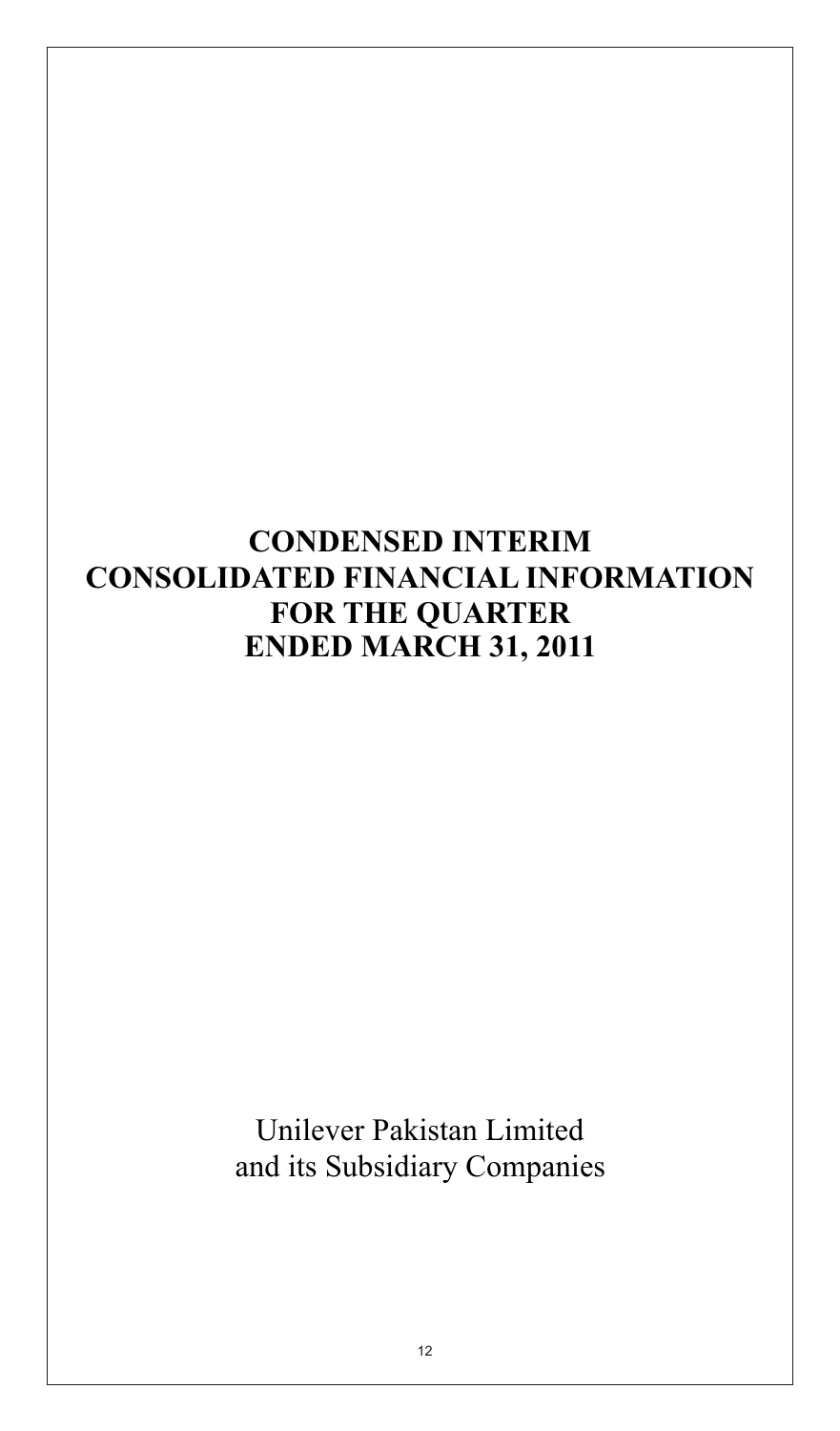## **CONDENSED INTERIM CONSOLIDATED BALANCE SHEET AS AT MARCH 31, 2011**

|                                                                           |             | <b>Unaudited</b>     | Audited              |
|---------------------------------------------------------------------------|-------------|----------------------|----------------------|
|                                                                           | <b>Note</b> | March 31,<br>2011    | December 31,<br>2010 |
| <b>ASSETS</b>                                                             |             | (Rupees in thousand) |                      |
| <b>Non-current assets</b>                                                 |             |                      |                      |
| Property, plant and equipment                                             | 4           | 4,856,565            | 4,897,171            |
| Intangibles                                                               |             | 920,914              | 821,086              |
| Long term investments                                                     |             | 200                  | 200                  |
| Long term loans                                                           |             | 75,828               | 83,887               |
| Long term deposits and prepayments                                        |             | 24,922               | 27,997               |
| Retirement benefits - prepayments                                         |             | 139,914              | 148,800              |
| <b>Current assets</b>                                                     |             | 6,018,343            | 5,979,141            |
| Stores and spares                                                         |             | 386,413              | 357,338              |
| Stock in trade                                                            |             | 5,778,860            | 3,881,007            |
| Trade debts                                                               |             | 702,290              | 522,795              |
| Loans and advances                                                        |             | 301,411              | 126,699              |
| Accrued interest / mark up                                                |             | 95                   | 35                   |
| Trade deposits and short term prepayments                                 |             | 298,892              | 243,661              |
| Other receivables                                                         |             | 116,043              | 70,960               |
| Tax refunds due from Government                                           |             | 434,098              | 466,394              |
| Investment Held to maturity                                               |             | 42,165               | 143,354              |
| Cash and bank balances                                                    |             | 2,188,104            | 1,762,650            |
|                                                                           |             | 10,248,371           | 7,574,893            |
| <b>Total assets</b>                                                       |             | 16,266,714           | 13,554,034           |
| <b>EQUITY AND LIABILITIES</b>                                             |             |                      |                      |
| <b>Capital and reserves</b>                                               |             |                      |                      |
| Share capital                                                             |             | 669,477              | 669,477              |
| Reserves                                                                  |             | 1,754,318            | 2,942,056            |
|                                                                           |             | 2,423,795            | 3,611,533            |
| Surplus on revaluation of fixed assets                                    |             | 12,155               | 12,317               |
| <b>LIABILITIES</b>                                                        |             |                      |                      |
| <b>Non-current liabilities</b>                                            |             |                      |                      |
| Liabilities against assets subject to finance leases<br>Deferred taxation |             | 16,771<br>584,372    | 19,818<br>576,143    |
| Retirement benefits obligations                                           |             | 372,602              | 358,802              |
|                                                                           |             | 973,745              | 954,763              |
| <b>Current liabilities</b>                                                |             |                      |                      |
| Trade and other payables                                                  |             | 10,204,448           | 8,235,346            |
| Accrued interest / mark up<br>Short term borrowings                       |             | 10,154<br>113,768    | 16,184<br>297,143    |
| Current maturity of liabilities against                                   |             |                      |                      |
| assets subject to finance leases                                          |             | 24,470               | 28,877               |
| Provisions                                                                |             | 416,859              | 397,800              |
| Taxation- Provision less Payments                                         |             |                      | 71                   |
| Dividend Payable                                                          | 11          | 2,087,320            |                      |
|                                                                           |             | 12,857,019           | 8,975,421            |
| <b>Total liabilities</b>                                                  |             | 13,830,764           | 9,930,184            |
| <b>Contingency and commitments</b>                                        | 5           |                      |                      |
| <b>Total equity and liabilities</b>                                       |             | 16,266,714           | 13,554,034           |

The annexed notes 1 to 12 form an integral part of this condensed interim consolidated financial information.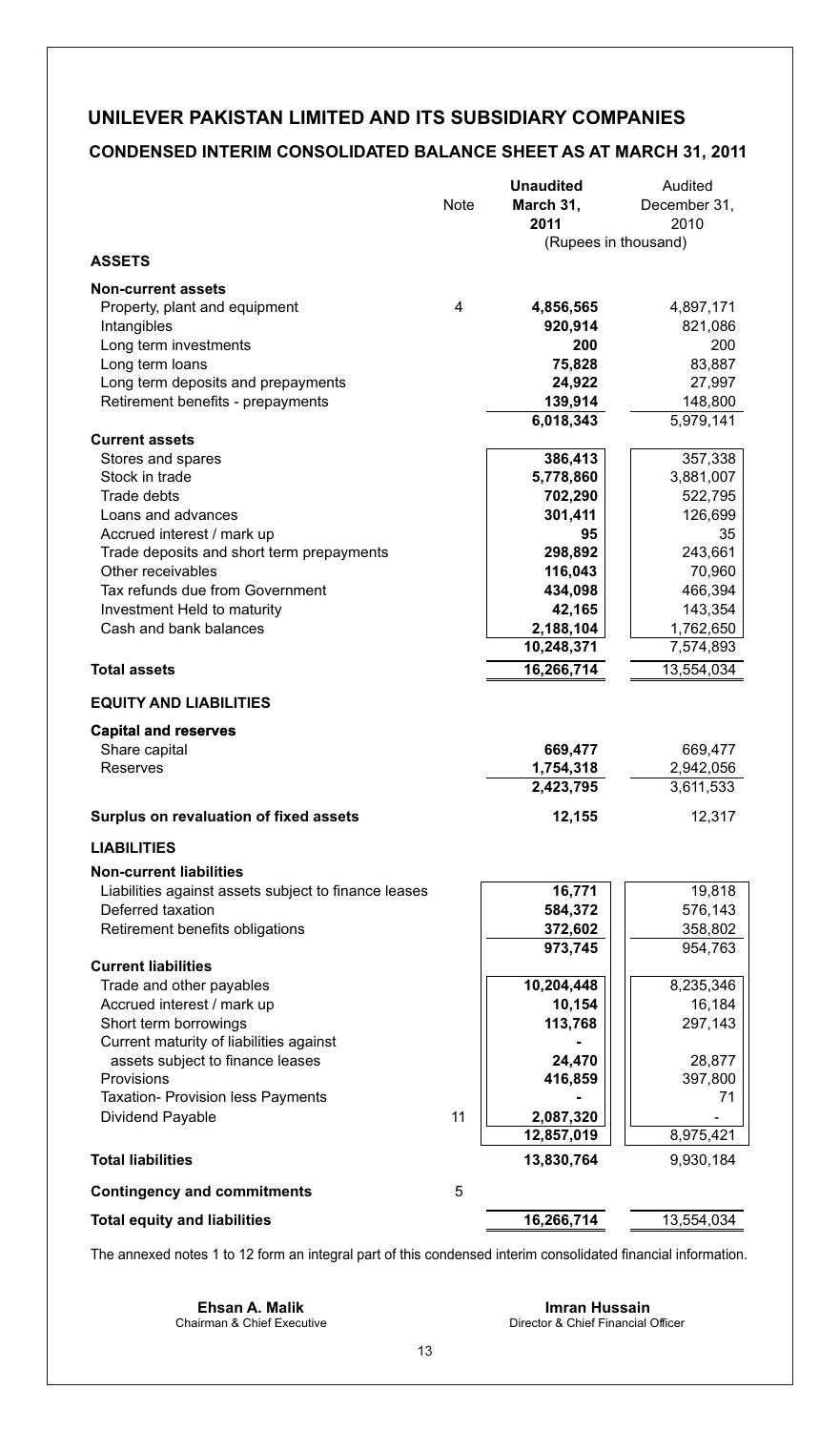## **CONDENSED INTERIM CONSOLIDATED PROFIT AND LOSS ACCOUNT FOR THE QUARTER ENDED MARCH 31, 2011 (UNAUDITED)**

|                                | <b>Note</b> | <b>Quarter ended</b> |             |
|--------------------------------|-------------|----------------------|-------------|
|                                |             | March 31,            | March 31,   |
|                                |             | 2011                 | 2010        |
|                                |             | (Rupees in thousand) |             |
|                                |             |                      |             |
| <b>Sales</b>                   | 6           | 12,170,331           | 10,254,847  |
| Cost of sales                  |             | (8, 121, 990)        | (7,088,394) |
| Gross profit                   |             | 4,048,341            | 3,166,453   |
| Distribution costs             |             | (2,322,139)          | (1,945,351) |
| Administrative expenses        |             | (328, 829)           | (257, 862)  |
| Other operating expenses       |             | (103, 076)           | (71, 132)   |
| Other operating income         |             | 97,040               | 53,411      |
|                                |             | 1,391,337            | 945,519     |
| Restructuring cost             |             | (20, 000)            |             |
| <b>Profit from operations</b>  |             | 1,371,337            | 945,519     |
| Finance costs                  |             | (20, 263)            | (45, 638)   |
| <b>Profit before taxation</b>  |             | 1,351,074            | 899,881     |
| Taxation                       |             | (451, 598)           | (315, 734)  |
| <b>Profit after taxation</b>   |             | 899,476              | 584,147     |
|                                |             |                      |             |
| Earnings per share - basic and |             |                      |             |
| diluted (Rupees)               |             | 67.66                | 43.94       |

The annexed notes 1 to 12 form an integral part of this condensed interim consolidated financial information.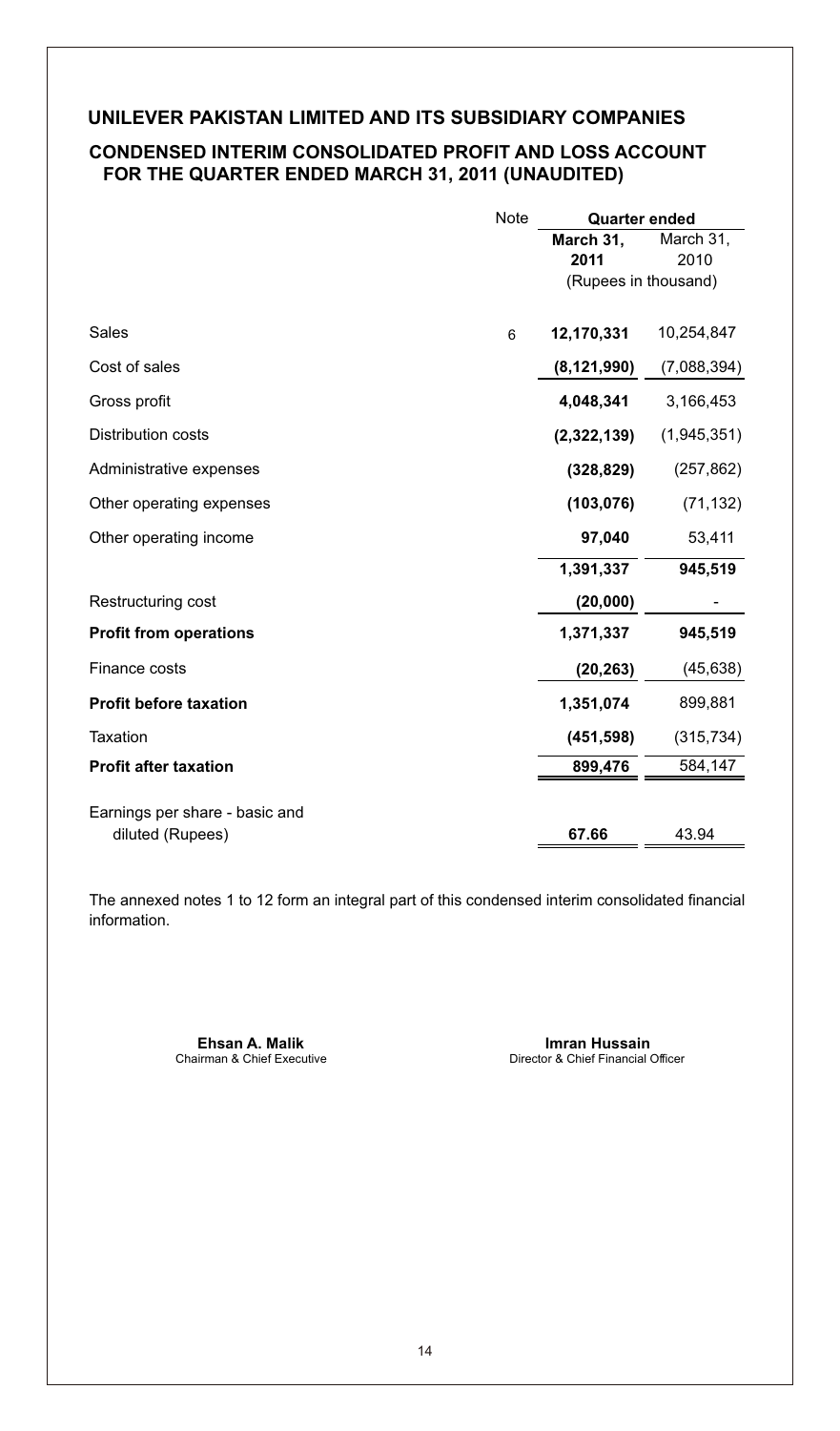## **CONDENSED INTERIM CONSOLIDATED CASH FLOW STATEMENT FOR THE QUARTER ENDED MARCH 31, 2011 (UNAUDITED)**

|                                                            |             | March 31,            | March 31,  |
|------------------------------------------------------------|-------------|----------------------|------------|
|                                                            | <b>Note</b> | 2011                 | 2010       |
|                                                            |             | (Rupees in thousand) |            |
| <b>CASH FLOWS FROM OPERATING ACTIVITIES</b>                |             |                      |            |
| Cash generated from operations                             | 8           | 1,111,337            | 1,027,715  |
| Finance costs paid                                         |             | (26, 293)            | (28, 615)  |
| Income tax paid                                            |             | (411, 144)           | (378, 540) |
| Retirement benefit obligations paid                        |             | (274)                | (5,714)    |
| Long term loans (net)                                      |             | 8,059                | 8,536      |
| Long term deposits and prepayments (net)                   |             | 3,075                | 27,808     |
| Net cash from operating activities                         |             | 684,760              | 651,190    |
| <b>CASH FLOWS FROM INVESTING ACTIVITIES</b>                |             |                      |            |
| Purchase of property, plant and equipment                  |             | (100, 947)           | (51, 876)  |
| Purchase of intangibles                                    |             | (99, 828)            | (34, 874)  |
| Sale proceeds of property, plant and equipment             |             |                      |            |
| on disposal                                                |             | 4,824                | 2,028      |
| Encashment of held to maturity investments                 |             | 101,190              |            |
| Return received on savings accounts and term deposits      |             | 26,340               | 701        |
| Net cash used in investing activities                      |             | (68, 421)            | (84, 021)  |
| <b>CASH FLOWS FROM FINANCING ACTIVITIES</b>                |             |                      |            |
| Dividend paid                                              |             | (56)                 |            |
| Liabilities against assets subject to finance leases (net) |             | (7, 454)             | (8,005)    |
| Net cash used in financing activities                      |             | (7, 510)             | (8,005)    |
| Net increase in cash and cash equivalents                  |             | 608,829              | 559,164    |
| Cash and cash equivalents at the beginning of the year     |             | 1,465,507            | (759, 267) |
| Cash and cash equivalents at the end of the period         | 7           | 2,074,336            | (200, 103) |

The annexed notes 1 to 12 form an integral part of this condensed interim consolidated financial information.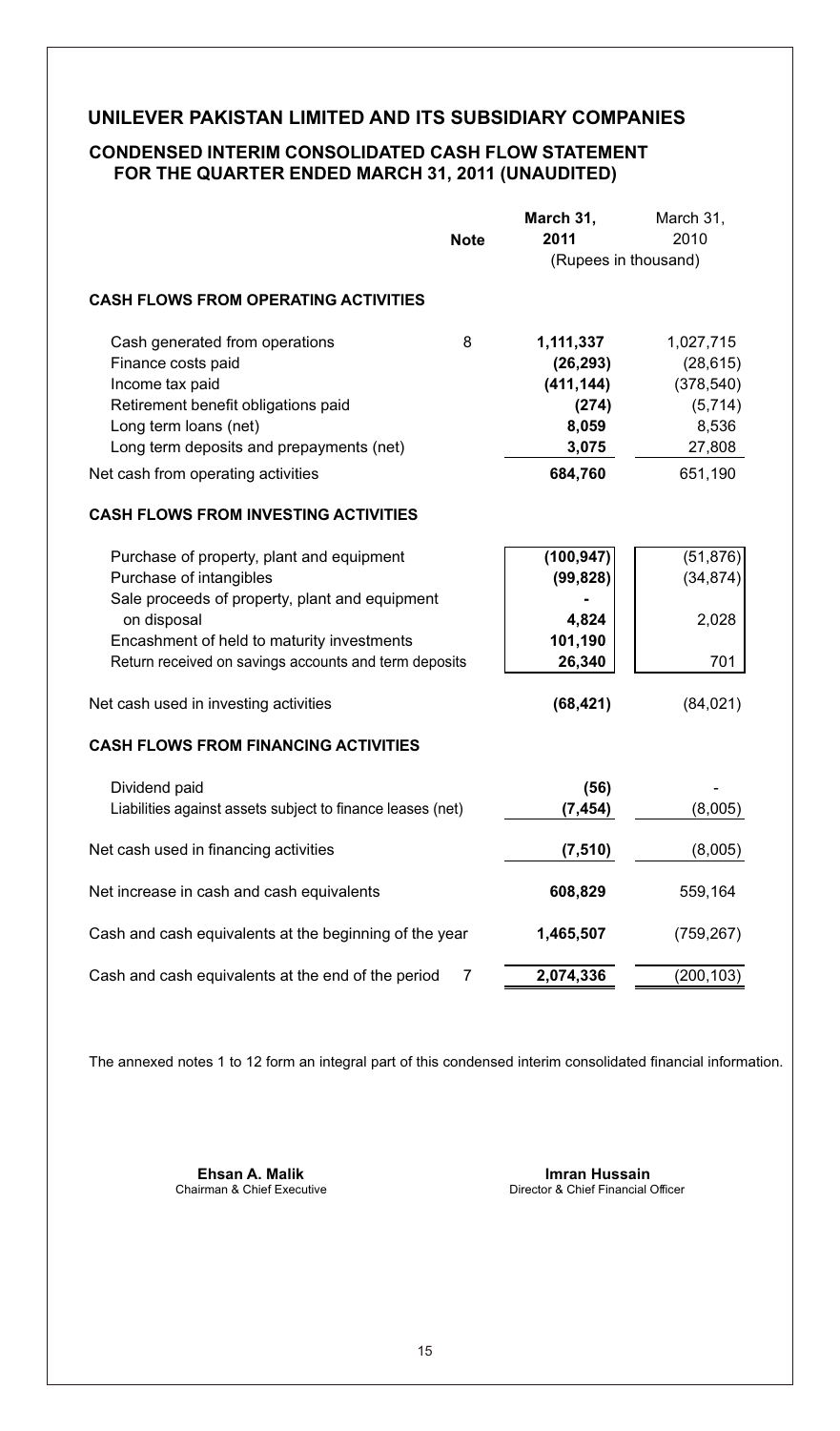## **CONDENSED INTERIM CONSOLIDATED STATEMENT OF CHANGES IN EQUITY FOR THE QUARTER ENDED MARCH 31, 2011 (UNAUDITED)**

|                                                                                                                                     | <b>SHARE</b>   | RESERVES                                                                             |                |                                    | <b>TOTAL</b> |             |
|-------------------------------------------------------------------------------------------------------------------------------------|----------------|--------------------------------------------------------------------------------------|----------------|------------------------------------|--------------|-------------|
|                                                                                                                                     | <b>CAPITAL</b> |                                                                                      | <b>CAPITAL</b> | <b>REVENUE</b><br><b>SUB TOTAL</b> |              |             |
|                                                                                                                                     |                | Difference of<br>capital under<br>schemes of<br>arrangements<br>for<br>amalgamations | Contingency    | Unappropriated<br>profit           |              |             |
|                                                                                                                                     |                |                                                                                      |                | (Rupees in thousand)               |              |             |
| Balance as at January 1, 2010                                                                                                       | 669,477        | 70,929                                                                               | 321,471        | 2,269,829                          | 2,662,229    | 3,331,706   |
| Net profit for the quarter ended<br>March 31, 2010                                                                                  |                |                                                                                      |                | 584,147                            | 584,147      | 584,147     |
| Trasferred from surplus on revaluation of<br>fixed assets - net of deferred taxation:<br>- incremental depreciation for the quarter |                |                                                                                      |                | 162                                | 162          | 162         |
| Balance as at March 31, 2010                                                                                                        | 669,477        | 70,929                                                                               | 321,471        | 2,854,138                          | 3,246,538    | 3,916,015   |
| Balance as at January 1, 2011                                                                                                       | 669,477        | 70,929                                                                               | 321,471        | 2,549,656                          | 2,942,056    | 3,611,533   |
| Net profit for the quarter ended<br>March 31, 2011                                                                                  |                |                                                                                      |                | 899,476                            | 899,476      | 899,476     |
| Trasferred from surplus on revaluation of<br>fixed assets - net of deferred taxation:<br>- incremental depreciation for the quarter |                |                                                                                      |                | 162                                | 162          | 162         |
| <b>Dividends</b>                                                                                                                    |                |                                                                                      |                |                                    |              |             |
| For the year ended December 31, 2010<br>- On cumulative preference shares<br>- Final dividend on ordinary shares                    |                |                                                                                      |                | (239)                              | (239)        | (239)       |
| @ Rs. 157 per share                                                                                                                 |                |                                                                                      |                | (2,087,137)                        | (2,087,137)  | (2,087,137) |
| Balance as at March 31, 2011                                                                                                        | 669,477        | 70,929                                                                               | 321,471        | 1,361,918                          | 1,754,318    | 2,423,795   |

The annexed notes 1 to 12 form an integral part of this condensed interim consolidated financial information.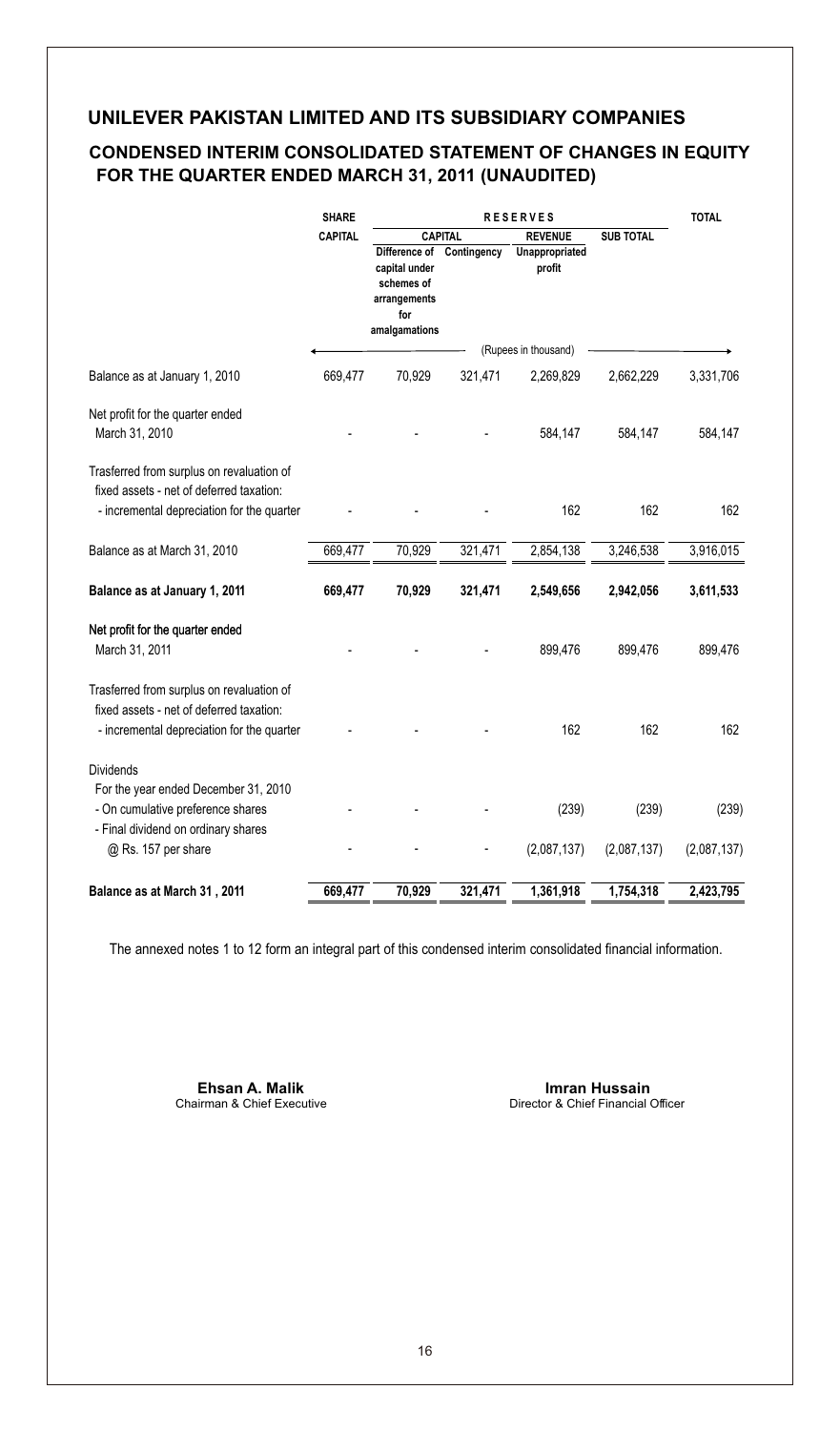## **NOTES TO THE CONDENSED INTERIM CONSOLIDATED FINANCIAL INFORMATION FOR THE QUARTER ENDED MARCH 31, 2011 (UNAUDITED)**

#### **1. BASIS OF PRESENTATION**

This condensed interim consolidated financial information includes the financial information of Unilever Pakistan Limited (the parent company), Lever Chemicals (Private) Limited, Levers Associated Pakistan Trust (Private) Limited and Sadiq (Private) Limited. The condensed interim financial information of the subsidiary companies has been consolidated on a line by line basis.

#### **2. BASIS OF PREPARATION**

This condensed interim financial information has been prepared in accordance with the requirements of International Accounting Standard No. 34, "Interim Financial Reporting" and is being submitted to the shareholders as required by Section 245 of the Companies Ordinance, 1984 and the Listing Regulations of the Karachi, Lahore and Islamabad Stock Exchanges.

#### **3. ACCOUNTING POLICIES**

The accounting policies and the methods of computation adopted for the preparation of this condensed interim consolidated financial information are the same as those applied in the preparation of consolidated financial statements for the year ended December 31, 2010.

|    |                                      |                      | Audited      |
|----|--------------------------------------|----------------------|--------------|
|    |                                      | March 31,            | December 31. |
|    |                                      | 2011                 | 2010         |
| 4. | <b>PROPERTY, PLANT AND EQUIPMENT</b> | (Rupees in thousand) |              |
|    | Operating assets - at net book value | 4,599,719            | 4,588,190    |
|    | Capital work in progress - at cost   |                      |              |
|    | Civil works                          | 21,711               | 8.075        |
|    | Plant and machinery                  | 235,135              | 300,906      |
|    |                                      | 256,846              | 308,981      |
|    |                                      | 4,856,565            | 4,897,171    |

#### **4.1** Details of additions and disposals to operating assets during the quarter ended March 31, 2011 are:

|                                  | <b>Additions</b><br>(at cost) |                      | <b>Disposals</b><br>(at net book value) |                   |  |
|----------------------------------|-------------------------------|----------------------|-----------------------------------------|-------------------|--|
|                                  | March 31,<br>2011             | March 31,<br>2010    | March 31,<br>2011                       | March 31,<br>2010 |  |
|                                  |                               | (Rupees in thousand) |                                         |                   |  |
| Owned                            |                               |                      |                                         |                   |  |
| Leasehold land                   | ٠                             |                      |                                         |                   |  |
| Building on leasehold land       | 1,503                         | 1,646                |                                         |                   |  |
| Plant and machinery              | 134,535                       | 43.444               | 2,241                                   | 1,830             |  |
| Electrical, mechanical and       |                               |                      |                                         |                   |  |
| office equipment                 | 16,933                        | 19.256               |                                         |                   |  |
| Furniture and fittings           | 111                           | 146                  | ٠                                       |                   |  |
| Assets held under finance leases |                               |                      |                                         |                   |  |
| Motor vehicles                   | ٠                             |                      | 394                                     |                   |  |
|                                  | 153,082                       | 64,492               | 2,635                                   | 1,830             |  |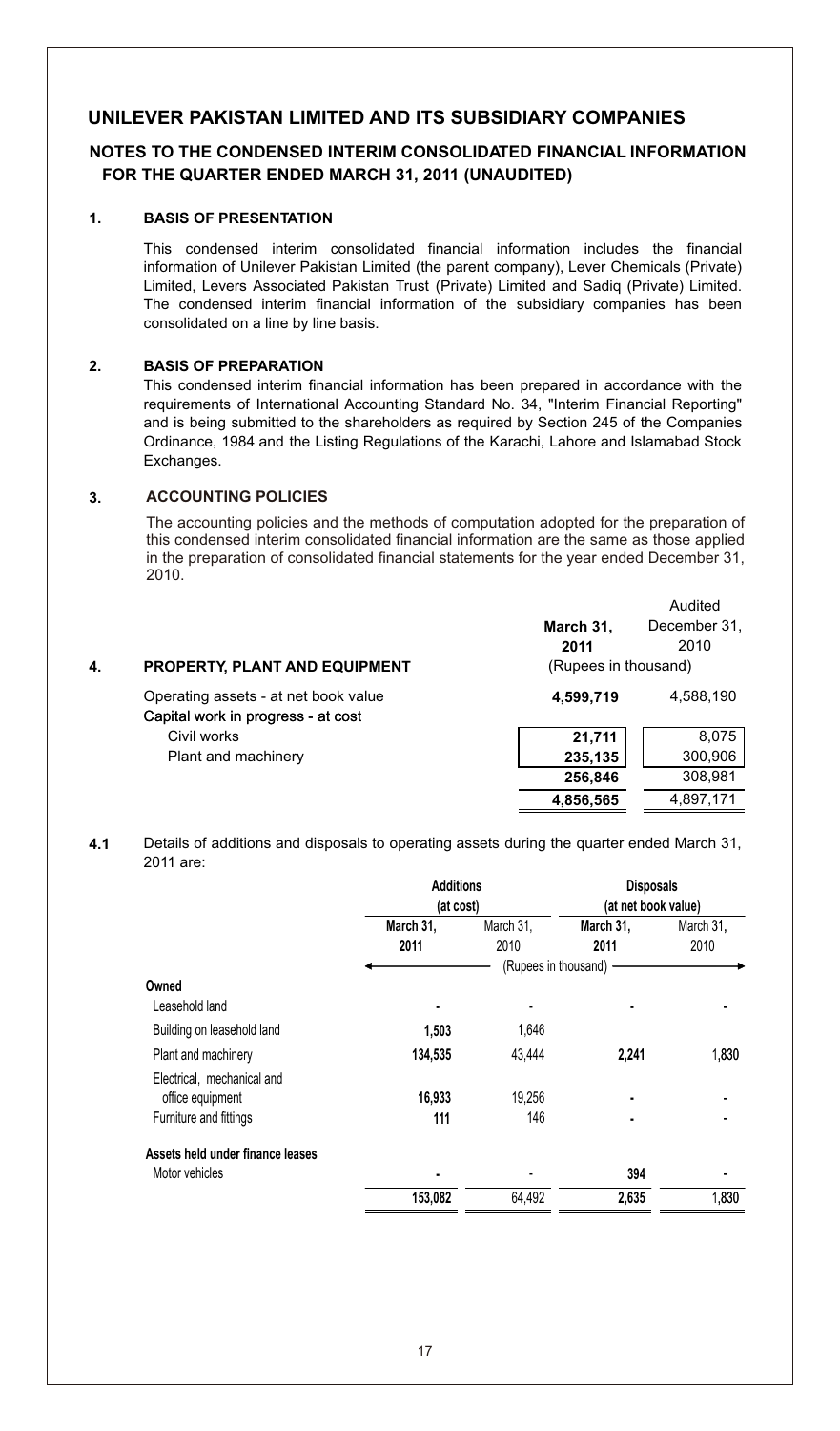#### **5. CONTINGENCY AND COMMITMENTS**

#### **5.1 CONTINGENCY**

The contingency amount reported in respect of Sindh Development Infrastructure Fee / Cess in the annual financial statements has remained constant to Rs. 321.47 million as at March 31, 2011. There has been no change in its status from December 31, 2010.

#### **5.2 COMMITMENTS**

The commitments for capital expenditure outstanding as at March 31, 2011 amounted to Rs. 397 million (December 31, 2010: Rs. 392.95 million).

#### **6. SEGMENT ANALYSIS**

#### **6.1 SEGMENT RESULTS**

|                                         | Home and<br>Personal<br>Care | <b>Beverages</b> | <b>Ice Cream</b>     | <b>Spreads</b> | Total      |
|-----------------------------------------|------------------------------|------------------|----------------------|----------------|------------|
|                                         |                              |                  | (Rupees in thousand) |                |            |
| For the quarter ended<br>March 31, 2011 |                              |                  |                      |                |            |
| Turnover                                | 6,498,144                    | 4.193.866        | 1,118,263            | 360,058        | 12,170,331 |
| Segment result                          | 954.794                      | 410.447          | (12, 261)            | 44.393         | 1,397,373  |
| For the quarter ended<br>March 31, 2010 |                              |                  |                      |                |            |
| Turnover                                | 5,281,482                    | 3.769.680        | 940.306              | 263.379        | 10,254,847 |
| Segment result                          | 804.871                      | 155.664          | (1.694)              | 4.399          | 963.241    |

Reconciliation of segment results with profit after tax is as follows:

|                                      | <b>Quarter ended</b> |                   |  |
|--------------------------------------|----------------------|-------------------|--|
|                                      | March 31.<br>2011    | March 31,<br>2010 |  |
|                                      | (Rupees in thousand) |                   |  |
| Total profit for reportable segments | 1,397,373            | 963,241           |  |
| Other operating expenses             | (103, 076)           | (71, 132)         |  |
| Other operating income               | 97,040               | 53.411            |  |
| Restructuring costs                  | (20,000)             |                   |  |
| Finance (cost) / income              | (20, 263)            | (45, 638)         |  |
| Taxation                             | (451, 598)           | (315, 734)        |  |
| Profit after tax                     | 899,476              | 584.147           |  |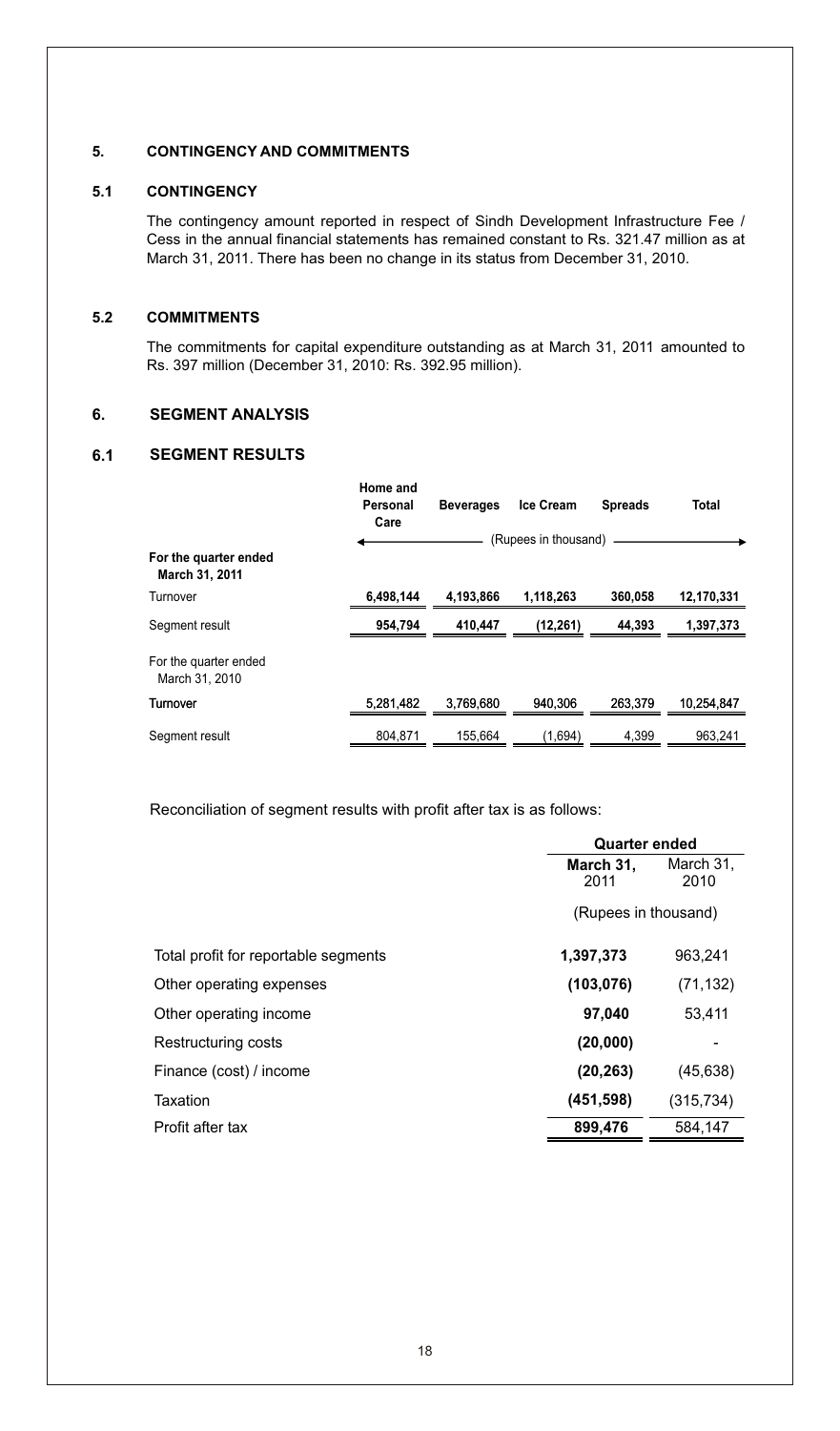## **6.2 SEGMENT ASSETS**

**7.**

|                                             | Home and<br>Personal<br>Care | <b>Beverages</b> | <b>Ice Cream</b>     | <b>Other</b> | <b>Total</b> |
|---------------------------------------------|------------------------------|------------------|----------------------|--------------|--------------|
|                                             |                              |                  | (Rupees in thousand) |              |              |
| As at March 31, 2011                        |                              |                  |                      |              |              |
| Total segment assets                        | 4,781,923                    | 3,599,089        | 3,824,222            | 131,987      | 12,337,221   |
| As at December 31, 2010 -<br><b>Audited</b> |                              |                  |                      |              |              |
| Total segment assets                        | 4,195,315                    | 3,165,263        | 3,440,133            | 142,138      | 10,942,849   |

Segment assets consist primarily of property, plant and equipment, intangibles, stores and spares, stock in trade and trade and other debts.

Reconciliation of segment assets with total assets in the balance sheet is as follows:

|                                  | March 31,<br>2011 | Audited<br>December 31,<br>2010 |
|----------------------------------|-------------------|---------------------------------|
|                                  |                   | (Rupees in thousand)            |
|                                  |                   |                                 |
| Total for reportable segments    | 12,337,221        | 10,942,849                      |
| Unallocated assets               | 3,929,493         | 2,611,185                       |
| Total as per balance sheet       | 16,266,714        | 13,554,034                      |
|                                  |                   |                                 |
|                                  | March 31,         | March 31,                       |
|                                  | 2011              | 2010                            |
|                                  |                   | (Rupees in thousand)            |
| <b>CASH AND CASH EQUIVALENTS</b> |                   |                                 |
| Cash and bank balances           | 2,188,104         | 564,525                         |
| Short term borrowings            | (113, 768)        | (764,628)                       |
|                                  | 2,074,336         | (200, 103)                      |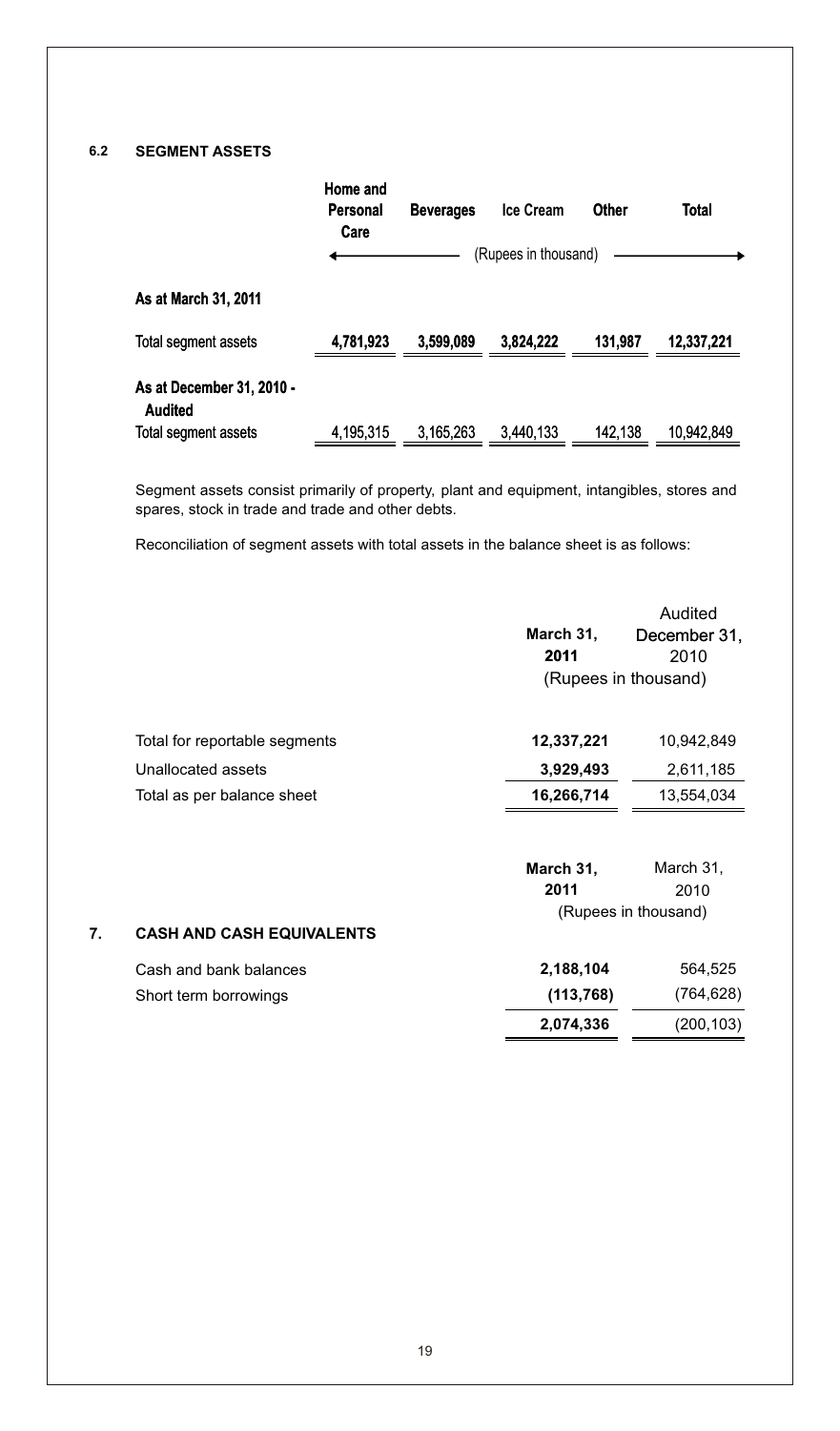|    |                                                                                                                                                                                                |                                                                                | March 31,<br>2011                                                                                    | March 31,<br>2010                                                                                      |
|----|------------------------------------------------------------------------------------------------------------------------------------------------------------------------------------------------|--------------------------------------------------------------------------------|------------------------------------------------------------------------------------------------------|--------------------------------------------------------------------------------------------------------|
| 8. | <b>CASH GENERATED FROM OPERATIONS</b>                                                                                                                                                          |                                                                                | (Rupees in thousand)                                                                                 |                                                                                                        |
|    | Profit before taxation                                                                                                                                                                         |                                                                                | 1,351,074                                                                                            | 899,881                                                                                                |
|    | Add / (Less): Adjustments for non-cash charges<br>and other items                                                                                                                              |                                                                                |                                                                                                      |                                                                                                        |
|    | Depreciation<br>Amortisation of software<br>Gain on disposal of property,<br>plant and equipment<br>Finance cost<br>Provision for staff retirement benefits<br>Return on savings accounts      |                                                                                | 138,917<br>(2, 189)<br>20,263<br>22,960<br>(26, 340)<br>153,611                                      | 130,853<br>1,217<br>(337)<br>45,638<br>21,558<br>(701)<br>198,227                                      |
|    | Profit before working capital changes                                                                                                                                                          |                                                                                | 1,504,685                                                                                            | 1,098,108                                                                                              |
|    | Effect on cash flow due to<br>working capital changes                                                                                                                                          |                                                                                |                                                                                                      |                                                                                                        |
|    | (Increase) in current assets<br>Stores and spares<br>Stock in trade<br>Trade debts<br>Loans and advances<br>Accrued interest / mark up<br>Other receivables<br>Increase in current liabilities | Trade deposits and short term prepayments                                      | (29, 075)<br>(1,897,853)<br>(179, 495)<br>(174, 712)<br>(60)<br>(55, 231)<br>(45,083)<br>(2,381,509) | (35, 627)<br>(1,016,055)<br>(39, 507)<br>(7, 719)<br>(5,287)<br>(5, 525)<br>(47, 310)<br>(1, 157, 030) |
|    | Trade and other payables                                                                                                                                                                       |                                                                                | 1,969,102                                                                                            | 1,042,132                                                                                              |
|    | Provisions                                                                                                                                                                                     |                                                                                | 19,059                                                                                               | 44,505                                                                                                 |
|    |                                                                                                                                                                                                |                                                                                | 1,988,161                                                                                            | 1,086,637                                                                                              |
|    | Cash generated from operations                                                                                                                                                                 |                                                                                | 1,111,337                                                                                            | 1,027,715                                                                                              |
| ນ. | ATED PARTY TRANSACTIONS                                                                                                                                                                        |                                                                                |                                                                                                      |                                                                                                        |
|    | Significant related party transactions are:                                                                                                                                                    |                                                                                | March 31,<br>2011<br>(Rupees in thousand)                                                            | March 31,<br>2010                                                                                      |
|    | <b>Relationship with the</b><br>Group                                                                                                                                                          | <b>Nature of transactions</b>                                                  |                                                                                                      |                                                                                                        |
|    | Ultimate parent company: Royalty and technical<br>i.                                                                                                                                           | services fee                                                                   | 426,419                                                                                              | 320,772                                                                                                |
|    | ii.<br>Other related<br>parties:                                                                                                                                                               | Purchase of goods<br>Sale of goods<br>Fee for receiving of services            | 3,802,787<br>2,230                                                                                   | 3,106,889<br>430                                                                                       |
|    |                                                                                                                                                                                                | from related parties<br>Fee for providing of services<br>to related parties    | 7,768<br>56,181                                                                                      | 10,044<br>30,143                                                                                       |
|    | iii.<br>Key management<br>personnel:                                                                                                                                                           | Salaries and other short term<br>employee benefits<br>Post employment benefits | 18,974<br>2,125                                                                                      | 13,112<br>1,967                                                                                        |
|    | Others:<br>iv.                                                                                                                                                                                 | <b>Donations</b>                                                               | 50                                                                                                   | 167                                                                                                    |